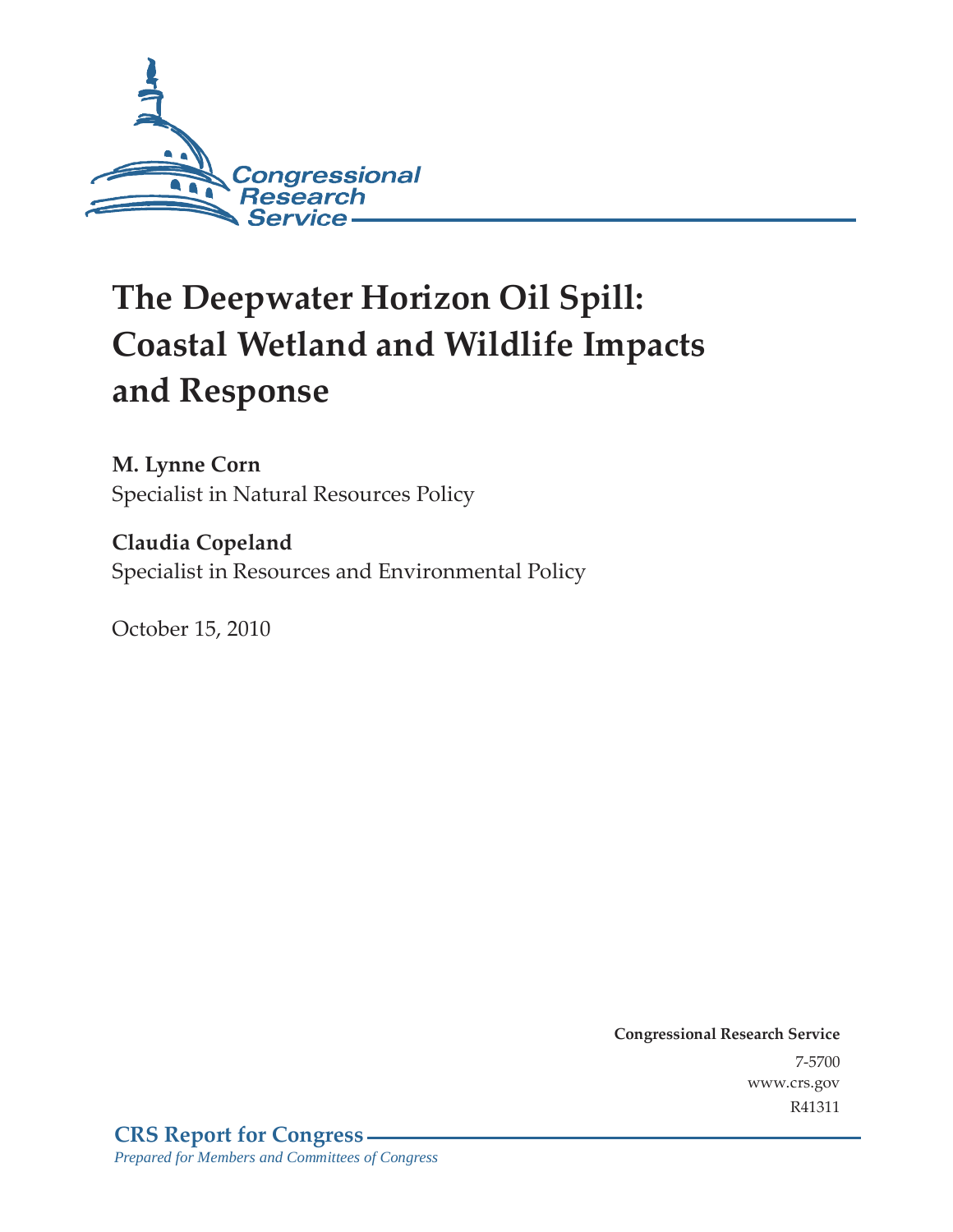## **Summary**

The explosion of the Deepwater Horizon drilling rig in the Gulf of Mexico on April 20, 2010, and the resulting oil spill began a cascade of effects on the coastal areas of the Gulf and on the wealth of species that inhabit those areas, effects that continue even though oil stopped flowing in July and the well was sealed in September. Gulf coast wetlands, like those elsewhere, have value for water quality, flood control, shoreline protection, and recreation. They serve as nurseries for many species, including fish and shellfish of commercial significance, waterfowl, and a host of resident and migratory species. They also have cultural importance to the people of the Gulf. The effects of the spill come on top of historic wetland losses due to subsidence, drainage, and saltwater intrusion, along with rising sea levels, coastal erosion, and global climate change.

Impacts of oil spills on wetland ecosystems depend on multiple factors, including the type of oil, exposure of the oil to weathering factors before it reaches the shore, the season in which the spill occurs, etc. Mitigation and cleanup of damage to wetlands is far from an exact science and involves many tradeoffs; there is no single, best solution. A number of options exist, ranging from mechanical recovery and use of dispersants to doing nothing. Estimating wildlife impacts is particularly difficult in this case because the spill occurred far offshore, and the initial wildlife mortality came far out in the Gulf, where animals sank without reaching the shore. When oil arrived at the shore, more animals began to be counted. Moreover, because the Gulf wetlands host many species of birds during seasonal migrations, impacts of the spill could be felt in areas well away from the Gulf.

Among other issues is a seemingly simple question: who decides what to do when such an event occurs? But the answer is complex. The organizational structure for deciding how to respond to oil spills is specified in the National Contingency Plan (NCP), which was created administratively and has been broadened by the Clean Water Act, the Superfund law, and the Oil Pollution Act. Under the NCP structure, the Coast Guard is the lead federal agency for overseeing response and cleanup. Until oil from the well stopped flowing, very little cleanup of wetlands was occurring, because of both the ongoing risk of greater harm from cleanup and the potential for re-oiling. As cleanup proceeds, a number of questions arise. To cite only two, what factors will determine cleanup strategies, and how are needs to improve scientific understanding of the impacts of oil spills being considered?

Decisions about cleanup of wildlife are no easier. Cleanup of individual animals is laborintensive, and some scientists argue that the survival of an animal that has been cleaned is so uncertain as to call into question whether treatment is, in fact, humane. Rescue groups are dedicated to salvaging those that can still be saved. The effects on a species as a whole vary markedly from one species to another, depending on that species' abundance and ecological needs; appropriate responses at the species level are unclear.

History, particularly from the relatively well-studied *Exxon Valdez* spill of 1989, offers insight into the future of Gulf resources as well. First, some cleanup efforts might do more harm than good in the long run. Second, it is not possible to predict all of the ramifications for the complex Gulf ecosystem in the decades to come, but history suggests that at least some effects will continue for decades. Finally, litigation could play a major role in disseminating—or not disseminating—scientific information about the spill and its effects.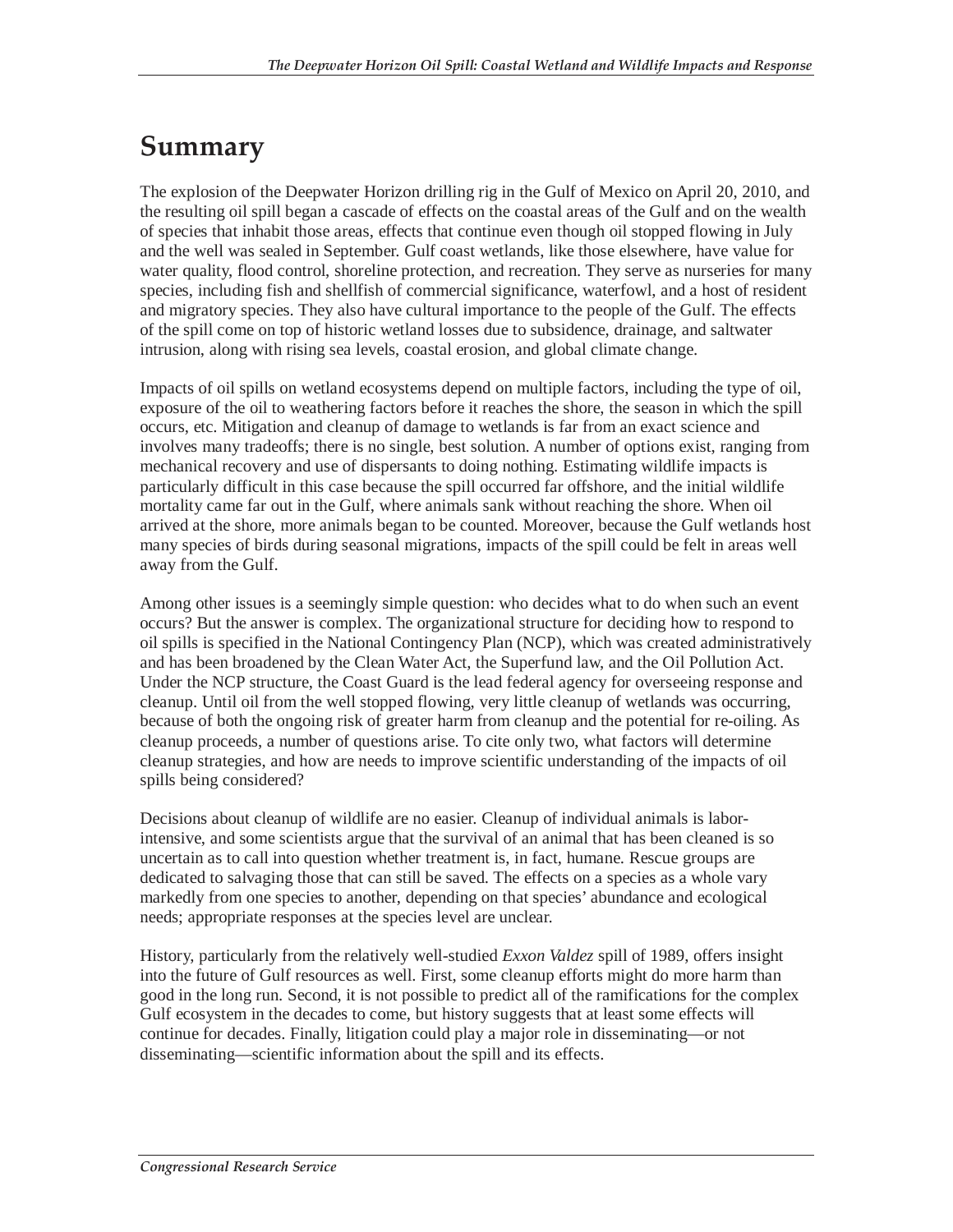## **Contents**

## Figures

|--|--|--|--|

## **Tables**

|--|--|--|--|--|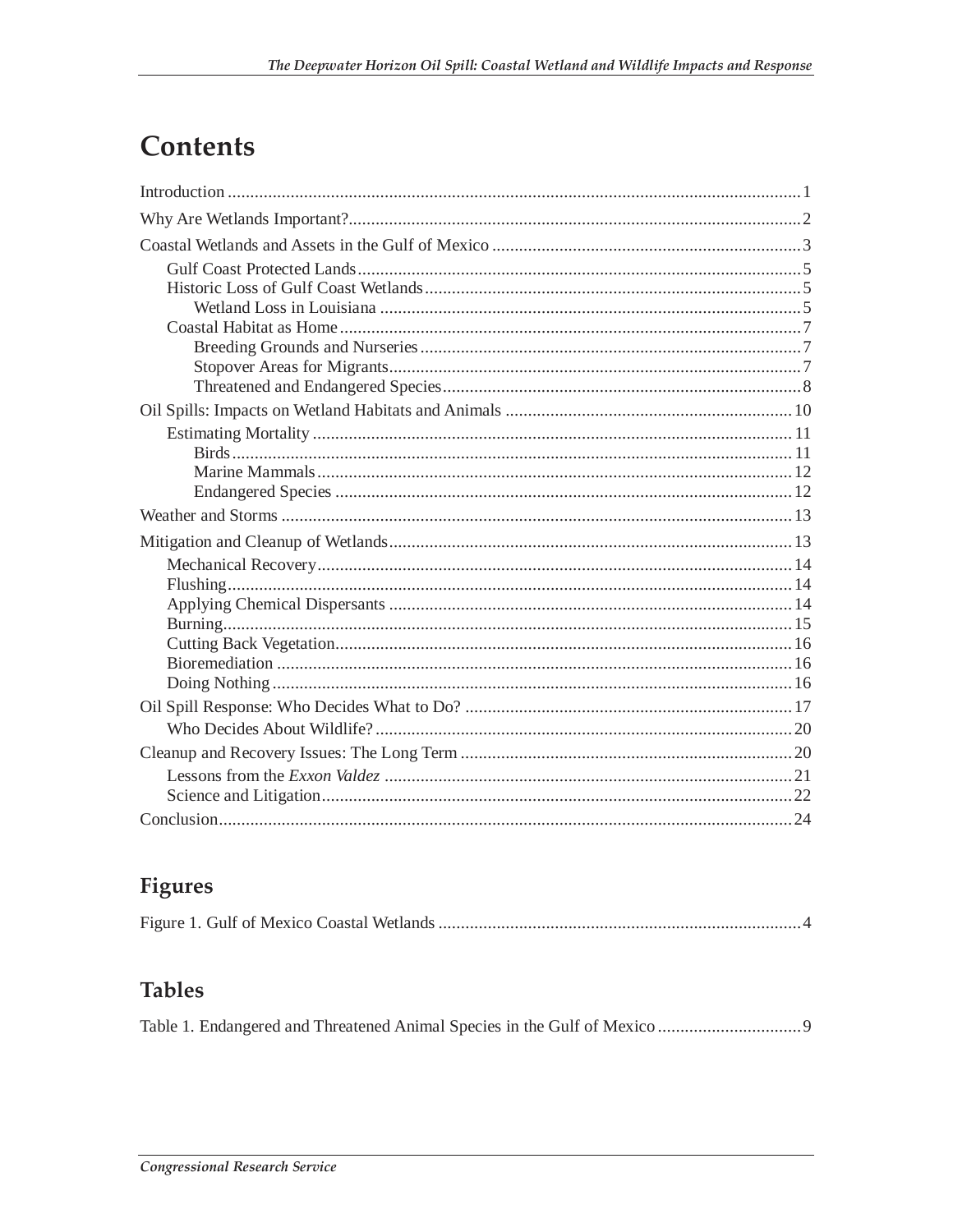## **Contacts**

|--|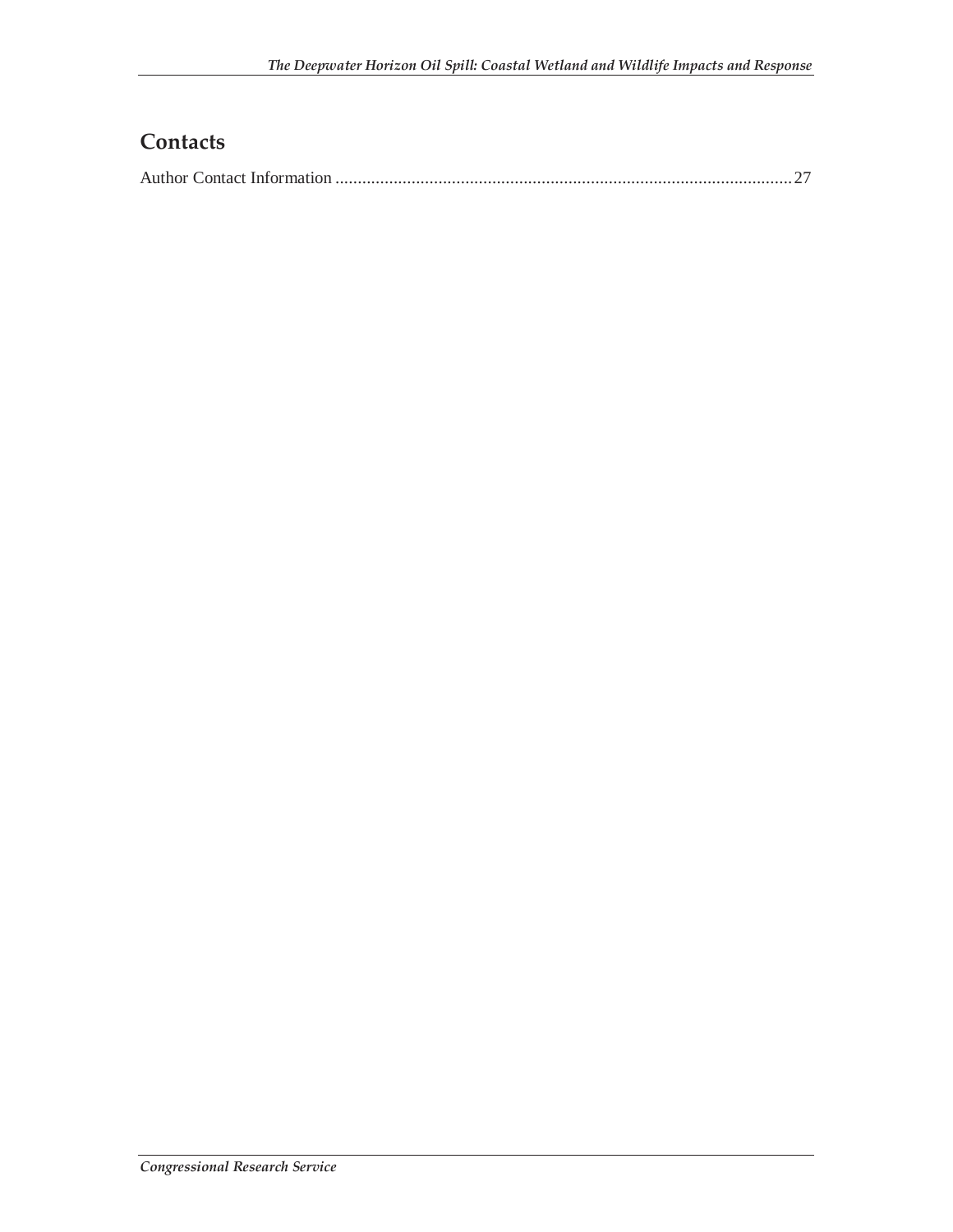## **Introduction**

Since the April 20, 2010, explosion on the mobile offshore drilling unit Deepwater Horizon in the Gulf of Mexico, public and private efforts have focused on containing, capturing, cutting off, and capping the oil. These collective efforts under water and on the surface of the Gulf are intended in large part to keep the oil from reaching coastal marshes and wetlands—what Coast Guard Admiral Thad Allen, the National Incident Commander for responding to the spill, termed the "worst case scenario for us to deal with."<sup>1</sup> Nevertheless, within a few weeks of the explosion there were reports that oil had reached coastal areas and had begun to affect land and wildlife.<sup>2</sup>

Uncontrolled leaking from the MC252 Macondo well site continued for three months after the explosion. In mid-July, the flow of oil from the well was stopped with a temporary cap on the gushing wellhead, but oiling of the Gulf's shorelines continued even after oil was no longer flowing from the well. On September 17, more than 35% of Gulf Coast shoreline miles were oiled to some degree, but less than 7% was oiled to a moderate or heavy extent, according to the federal government.<sup>3</sup> On September 19, the government reported that the ruptured well was "effectively dead" and posed no continuing threat to the Gulf because of the completion of a relief well that successfully sealed off the last path for oil to escape.<sup>4</sup> Despite that good news, scientists and public officials recognize that damage to marine and wildlife habitats has occurred (although immediate impacts were less severe than anticipated), not all of the 4.9 million barrels of oil estimated to have been released from the well is gone from the Gulf, and concern remains about lingering effects that may occur for some time to come.

The risk posed by the wellhead has ended, as has the emergency phase of response. But the oil spill response is ongoing and day-to-day cleanup operations continue—cleaning shoreline, sampling Gulf waters, and responding to any recoverable oil that is found.<sup>5</sup> The extent of oiled vegetation on shore, resulting damages, and how quickly plants will regenerate are largely unknown. Biological effects on wildlife won't be known for at least a full breeding/spawning season. Additional impacts may occur as a result of oil that remains in the Gulf—oil that has not been recovered, burned, skimmed, evaporated, or degraded naturally. Beyond such generalizations, the history of prior spills does show that damages are likely to be unknown or poorly understood for some time, probably years. And whether science will be available to answer important questions is uncertain (see discussion of "Science and Litigation," below).

 1 Adm. Thad Allen press conference call, May 21, 2010, p. 7, http://www.deepwaterhorizonresponse.com/posted/2931/ Teleconference\_Allen\_May\_21.562827.pdf. Adm. Allen retired from the U.S. Coast Guard in early 2010, but continued to serve as National Incident Commander until Oct. 1, 2010.

<sup>&</sup>lt;sup>2</sup> See http://www.restorethegulf.gov/release/2010/05/07/breton-national-wildlife-refuge-closed-public-entry, reporting closure of Breton National Wildlife Refuge (LA), reporting shoreline contamination on May 5, 2010. For frequently updated maps of the spill, response, fishery closures, and other geospatial features, see http://gomex.erma.noaa.gov/erma.html.

<sup>&</sup>lt;sup>3</sup> Unified Command for the BP Oil Spill, "The Ongoing Administration-Wide Response to the Deepwater BP Oil Spill," September 17, 2010, http://app.restorethegulf.gov/go/doc/2931/900375/. These numbers reflect a daily snapshot, not cumulative impacts.

<sup>&</sup>lt;sup>4</sup> Unified Command for the BP Oil Spill, "Statement from Admiral Allen on the Successful Completion of the Relief Well," September 19, 2010, http://app.restorethegulf.gov/go/doc/2931/900707/.

<sup>&</sup>lt;sup>5</sup> Unified Command for the BP Oil Spill, "Gulf Coast Incident Management Team Established in New Orleans," September 20, 2010, http://app.restorethegulf.gov/go/doc/2931/901235/.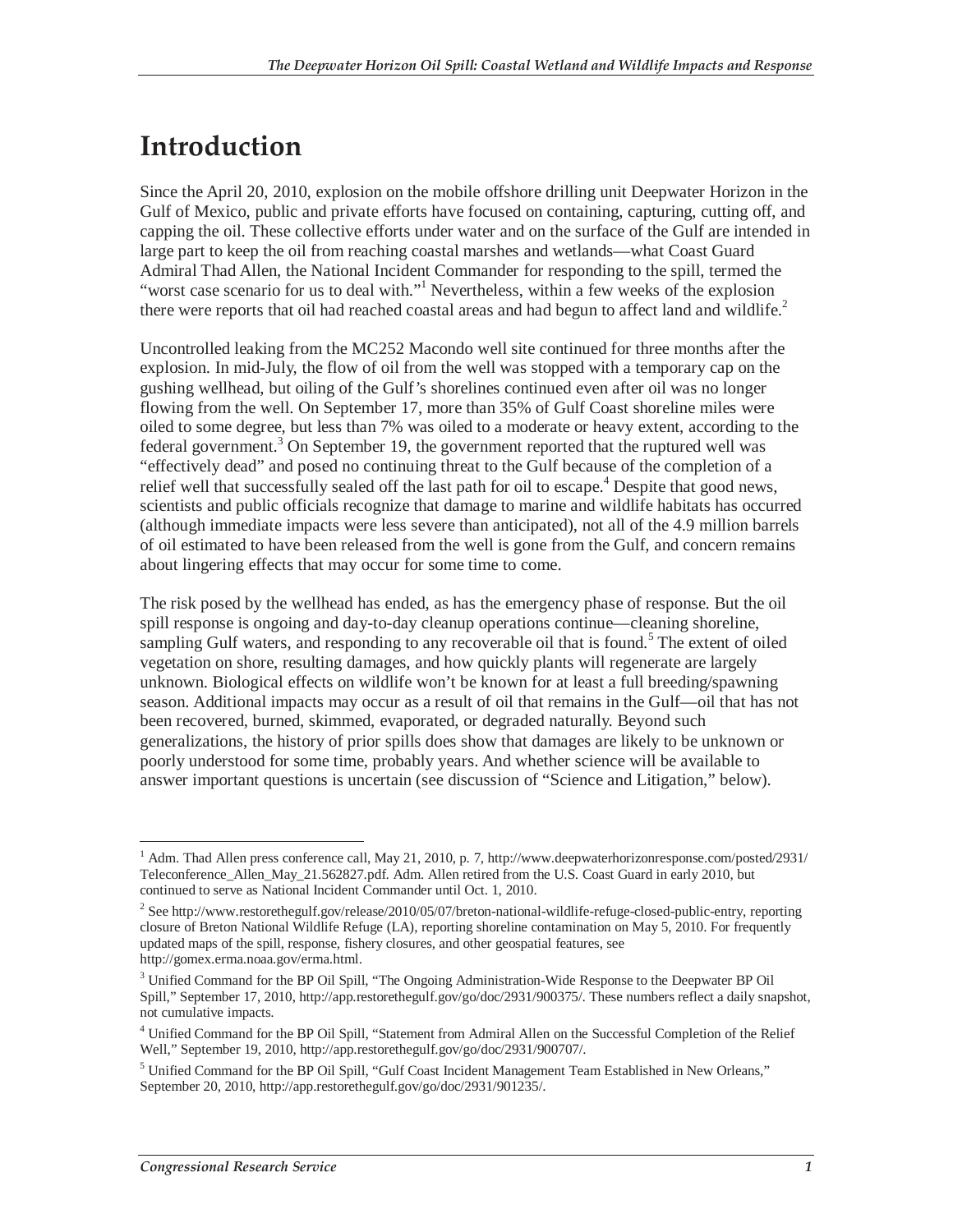This report addresses the importance of wetlands in general, the ecology of the coastal wetlands in the Gulf, impacts of oil spills on wetland habitats, response options, the implications of hurricane season for the spill's impacts, and cleanup and recovery issues.<sup>6</sup> The emphasis is on the nearshore environment, although a few species found in deeper waters will be mentioned. In addition, some lessons from past spills such as the *Exxon Valdez* in Alaska will be discussed, along with issues that may arise as response and recovery transition to restoration of the Gulf.

## **Why Are Wetlands Important?**

Wetlands are sometimes referred to as "in-between" areas that consist of both dry uplands and open water environments—they are transition zones that are neither "land" nor "water." More commonly, wetlands are known as marshes, bogs, and swamps. Because they have both upland and aquatic characteristics, they often have a richer flora and fauna than other environments. In practice, wetlands may be hard to define, but scientists generally agree that the presence of a wetland can be determined by a combination of certain distinctive soils, plants, and hydrology. In different regions, some wetland areas may be continuously inundated by water, while other areas may not be flooded at all, or only at certain times of the year. In coastal areas, flooding may occur daily as tides rise and fall.

Functional values, both ecological and economic, at each wetland depend on its location, size, and relationship to adjacent land and water areas. Many of these values have been recognized only recently. Historically, many federal programs encouraged wetlands to be drained or altered, because they were seen as having little intrinsic value. Today, scientists and policymakers recognize many valuable functions, including flood control and shoreline protection, as well as nurseries and protection for fish, shellfish, and wildlife, as described in the box below.

#### **Functions and Values of Wetlands**

**Water Quality**. Wetlands are efficient water filters, because wetland plants and soils clean fresh water of contaminants before it moves into surface waters or groundwater. Wetlands filter runoff and remove sediment, nutrients, pesticides, metals, and other pollutants.

**Flood Buffers and Erosion Control**. Wetlands reduce the severity of floods by acting as natural retention areas; consequently, destruction or loss of wetlands makes downstream flooding worse. Similarly, nearshore wetlands act as buffers to reduce shoreline erosion and stabilize land.

**Shoreline Protection**. Coastal wetlands are particularly important in the Gulf region, because they can help reduce coastal flooding by absorbing the energy, wind, and water from incoming hurricane storm surges. Many of the coastal areas in the Gulf are in flat or low-lying areas, which are particularly vulnerable to tropical storms and hurricanes. It is estimated that for every 3.4 miles of healthy coastal wetlands that a given storm surge must travel over, the height of the surge is diminished by one foot.

**Nurseries for Fish and Shellfish.** Coastal wetlands serve as important nurseries for numerous fish and shellfish, as many species depend on wetlands for some or all of their life cycle, where they feed, take refuge, or reproduce. Approximately 75% of the nation's commercial fish and shellfish depend on estuaries at some stage in their life cycle, and estuaries depend on the adjacent wetlands to maintain water quality and provide the basis for food chains. About

This report will not address questions of liability or compensation. These areas are addressed in other CRS reports, including CRS Report R41262, *Deepwater Horizon Oil Spill: Selected Issues for Congress*, coordinated by Curry L. Hagerty and Jonathan L. Ramseur; also see CRS Report R41308, *The 2010 Oil Spill: Criminal Liability Under Wildlife Laws*, by Kristina Alexander.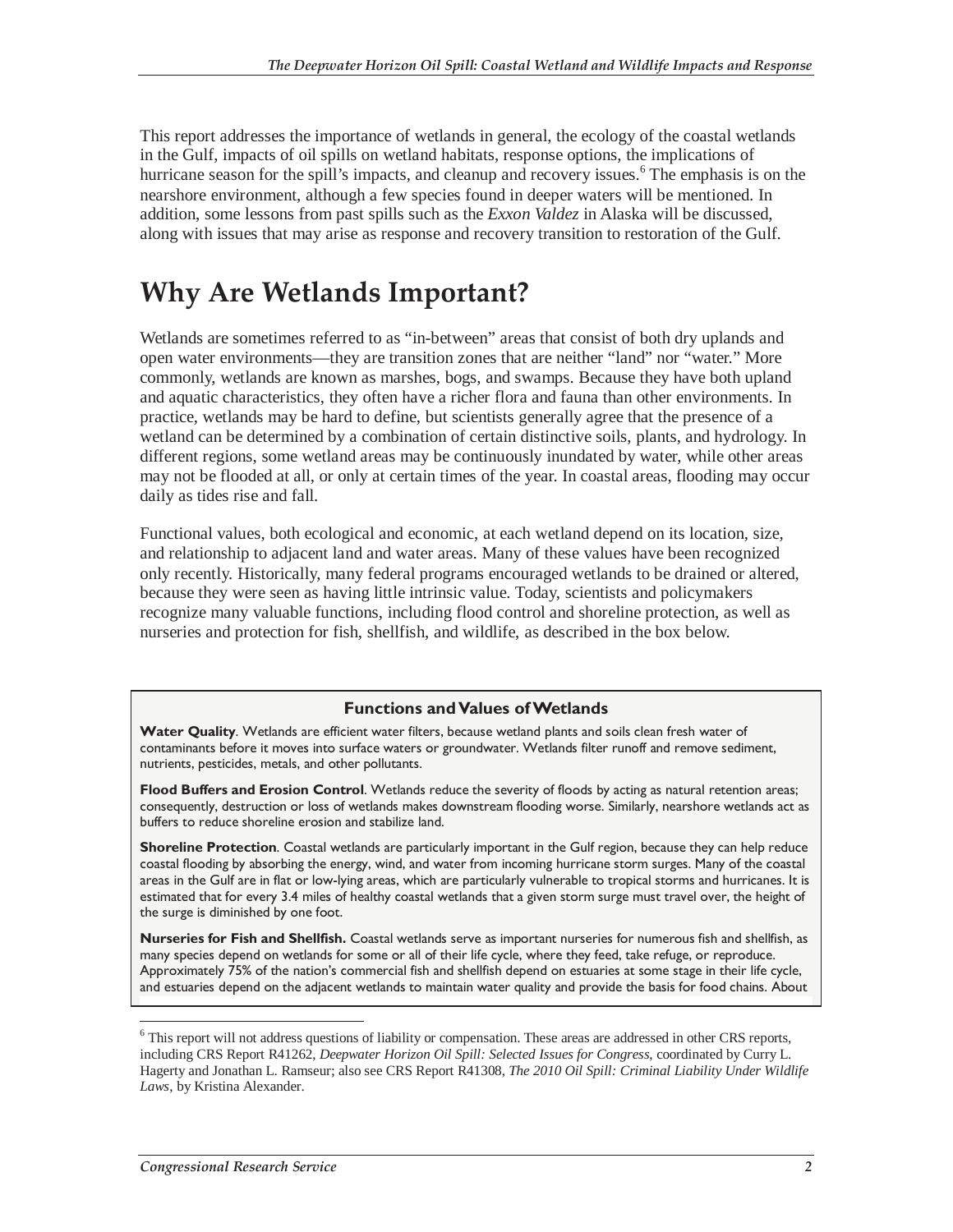97% of the commercial fishery landings from the Gulf are species that depend on estuaries for reproduction, nursery areas, food production, migrations, or shelter. Commercial fishing in the Gulf coastal region contributed more than \$680 million to the nation's economy in 2007.

**Wildlife Habitat**. Coastal wetlands are home to many different animals and, importantly, are stopover or winter habitat for many migrating birds. In the Gulf region, birds that live in wetlands include many species of egrets, shorebirds, ibises, pelicans, herons, and others. Gulf wetlands also are home to many threatened or endangered species such as piping plovers, and several species of sea turtles and sturgeon. Marine mammals are also found in wetlands and along the Gulf coast; species include manatees, three species of whales, and seals. Some of the marine mammals are also protected as endangered or threatened. (See "Coastal Habitat as Home," below.)

**Recreation.** Many recreational activities depend on wetlands, including fishing, hunting, bird-watching, boating, and wildlife photography. In 2004, tourism and recreation employment in the five Gulf coast states totaled more than 416,000 jobs.

**Cultural Importance.** Many cultures, such as the Cajun culture in the Gulf, have been heavily influenced by or rely upon wetlands. Some Cajuns who live along bayous and wetlands rely upon those wetlands for fishing, hunting, and trapping. Similarly, wetlands are important to several indigenous tribes in the Gulf region. The Seminole tribe of Florida, for example, depends on healthy natural resources of the South Everglades and Big Cypress regions for fishing, hunting, and economic support (conducting tours).

**Sources:** Gulf Restoration Network, *Wetland Importance*, http://www.healthygulf.org/our-work/wetlands/wetlandimportance; National Oceanic and Atmospheric Administration, National Marine Fisheries Service, *Wetlands, Fisheries, & Economics in the Gulf of Mexico*, http://www.nmfs.noaa.gov/habitat/habitatconservation/publications/ habitatconections/num4.htm; National Ocean Economics Program. *Coastal and Ocean Economic Summaries of the Coastal States, 2009.* http://www.oceaneconomics.org/NationalReport. For information on disaster assistance for commercial fisheries in light of the spill, see CRS Report RL34209, *Commercial Fishery Disaster Assistance*, by Harold F. Upton.

## **Coastal Wetlands and Assets in the Gulf of Mexico**

The U.S. portion of the Gulf of Mexico has 1,631 miles of coastline.<sup>7</sup> There are an estimated 15.6 million acres of wetlands in both saltwater and freshwater habitats in the coastal watersheds of the five U.S states around the Gulf. (See **Figure 1**, which identifies wetlands in Louisiana, Mississippi, Alabama, and Florida.) Saltwater habitat wetlands, which occur in tidal areas where saltwater and freshwater mix, total 3.5 million acres and are of three types: estuarine intertidal emergent wetlands (salt and brackish water marshes), estuarine shrub wetlands (mangrove swamps and other salt-tolerant woody species), and estuarine and marine intertidal non-vegetated wetlands (such as sand bars, shoals, and sand spits). Freshwater habitat wetlands total 12.1 million acres and include forested and shrub wetlands, and emergent wetlands.<sup>8</sup> These types of wetlands generally contain shallow water and are dominated by herbaceous plants. Areas directly adjacent to the Gulf shoreline that are potentially exposed to oil from the Deepwater Horizon spill contain both saline and brackish tidal wetlands and tidal freshwater wetlands.

Environmental Sensitivity Index (ESI) maps prepared by the National Oceanic and Atmospheric Administration (NOAA) provide a concise summary of coastal resources that are at risk if an oil

 $\overline{a}$ 

 $^7$  The U.S. Gulf coastline consists of the following: Florida (Gulf portion), 770 miles; Alabama, 53 miles; Mississippi, 44 miles; Louisiana, 397 miles; and Texas, 367 miles. See "Coastline of the United States," http://www.infoplease.com/ipa/A0001801.html.

<sup>&</sup>lt;sup>8</sup> An emergent wetland is one that has plants, such as cattails and bullrushes, whose roots and part of the stem are below water level with the rest of the plant above water.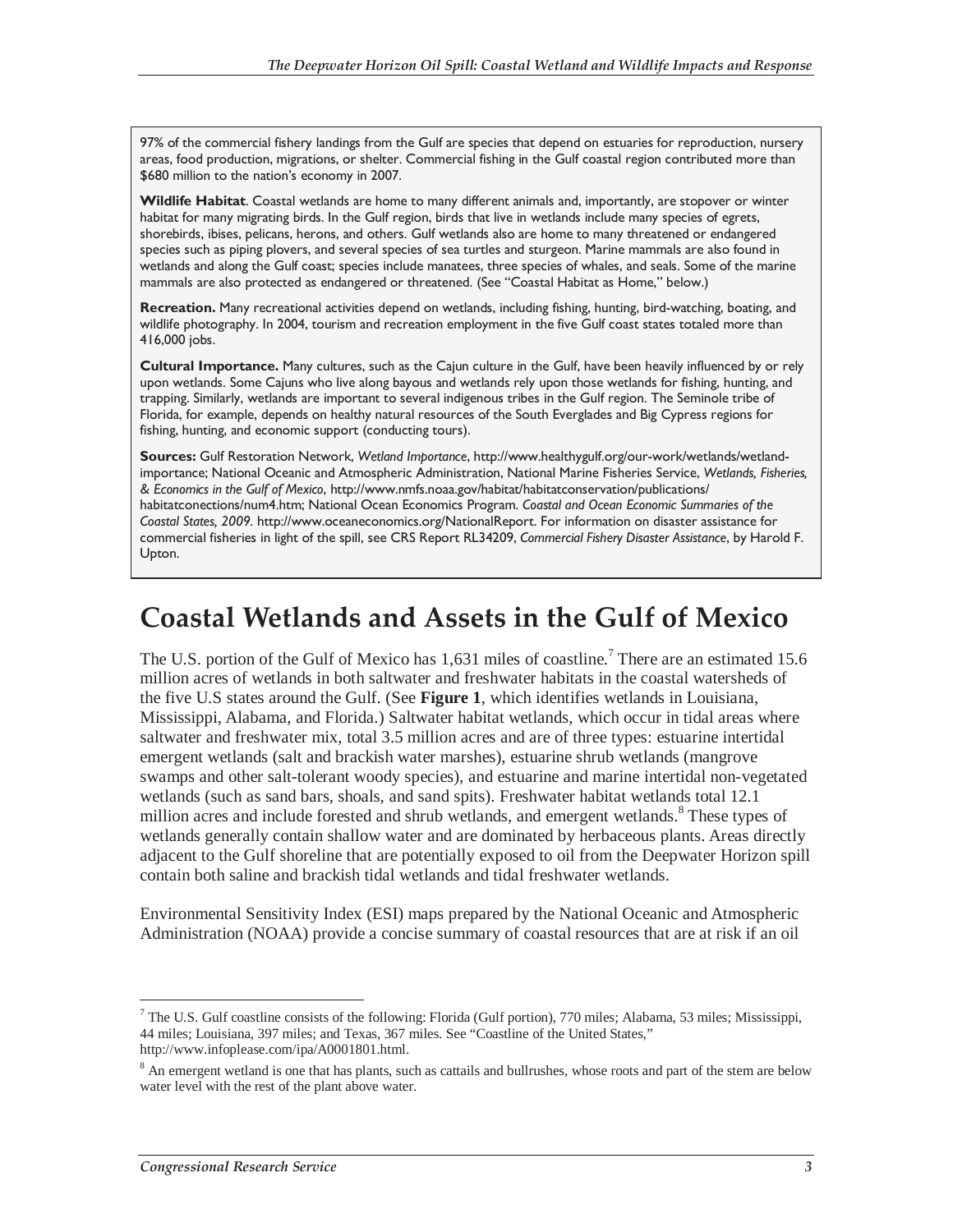

#### **Figure 1. Gulf of Mexico Coastal Wetlands**

**Source:** Prepared by CRS based on U.S. Fish and Wildlife Service National Wetlands Inventory; ESRI Data and Maps 9.3.1.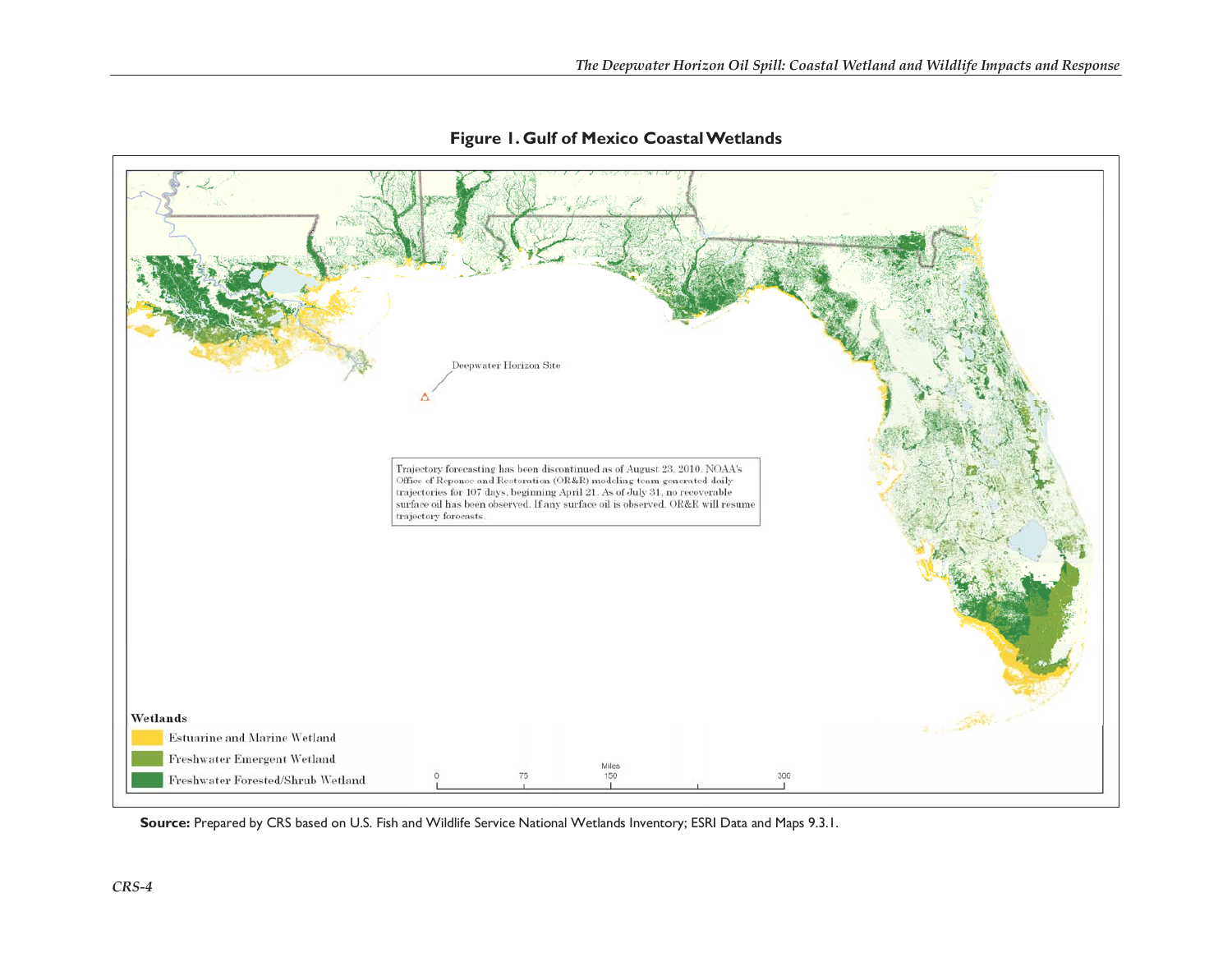spill occurs nearby. In these maps, areas are scored from 1 to 10, and under this system most Gulf coast wetlands are ranked at 10, the most sensitive, or at risk.<sup>9</sup>

### **Gulf Coast Protected Lands**

The Gulf coast is the site of a number of national wildlife refuges, national parks, and national seashores that are home to numerous birds and other wildlife. Four national wildlife refuges were in the path of oil as it spread to shore: Breton and Delta, both in Louisiana, and Grand Bay and Bon Secour, in Alabama); Gulf Islands National Seashore (Florida and Mississippi) also was affected.<sup>10</sup> Although oil has stopped flowing and the well has been capped and sealed, other refuges and National Park units could be at risk depending on fate of oil that remains in Gulf waters, and on impacts from future hurricanes and other storms. In addition to federally protected lands, many state parks and public beaches are located along the Gulf coast, as are several Department of Defense installations throughout the region that provide wildlife habitat.

### **Historic Loss of Gulf Coast Wetlands**

Coastal wetlands are subjected to stressors from land-based activities, including dredging and filling, and from seaward events, such as coastal storms, tidal surges that cause erosion, saltwater intrusion, and inundation. In recent years, Gulf coast wetlands have experienced acreage losses from these multiple stressors. Between 1998 and 2004, coastal wetlands in the five Gulf states declined by an estimated 371,000 acres (2.3% total); although there were small wetlands gains in portions of the region, losses far outweighed the gains. Saltwater wetlands declined overall by nearly 45,000 acres (about 1.2%) during that period, while freshwater wetlands declined by 329,000 acres (2.7%). The changes in wetland acreage were much greater for Gulf coastal wetlands than for coastal wetlands in other regions, such as the Atlantic coast, which experienced a 0.1% overall decline, or the Great Lakes, which had a 0.3% increase between 1998 and 2004. The losses of wetland acreage in the Gulf coast are attributed to a number of factors. Most saltwater wetland losses in the Gulf resulted from inundation or flooding from storms or sea level rise and subsidence. Losses of freshwater wetlands have resulted from development in rural and urban areas, timber harvesting activities, drainage, and filling for extensive residential and commercial development activities.<sup>11</sup>

#### **Wetland Loss in Louisiana**

In Louisiana specifically, wetland change and loss have been especially severe for decades, even before the Deepwater Horizon oil spill. Wetlands are vital to many parts of the state's economy, yet they have been converting from land to water more rapidly than elsewhere. Louisiana's wetlands today represent about 40% of the wetlands of the lower 48 United States, but about 80% of historic losses. Louisiana lost about 1,900 square miles of coastal lands, primarily marshes,

 9 See http://response.restoration.noaa.gov/book\_shelf/827\_ERD\_ESI.pdf.

<sup>&</sup>lt;sup>10</sup> Spill data as of Aug. 3, 2010, based on maps from National Oceanic and Atmospheric Administration, available at http://gomex.erma.noaa.gov/erma.html#x=-90.42000&y=28.03000&z=6&layers=3796+8440+7303+5723.

<sup>&</sup>lt;sup>11</sup> Susan-Marie Stedman and Thomas E. Dahl, *Status and Trends of Wetlands in the Coastal Watersheds of the Eastern United States, 1998 to 2004*, National Oceanic and Atmospheric Administration, National Marine Fisheries Service and U.S. Department of the Interior, Fish and Wildlife Service, 2008.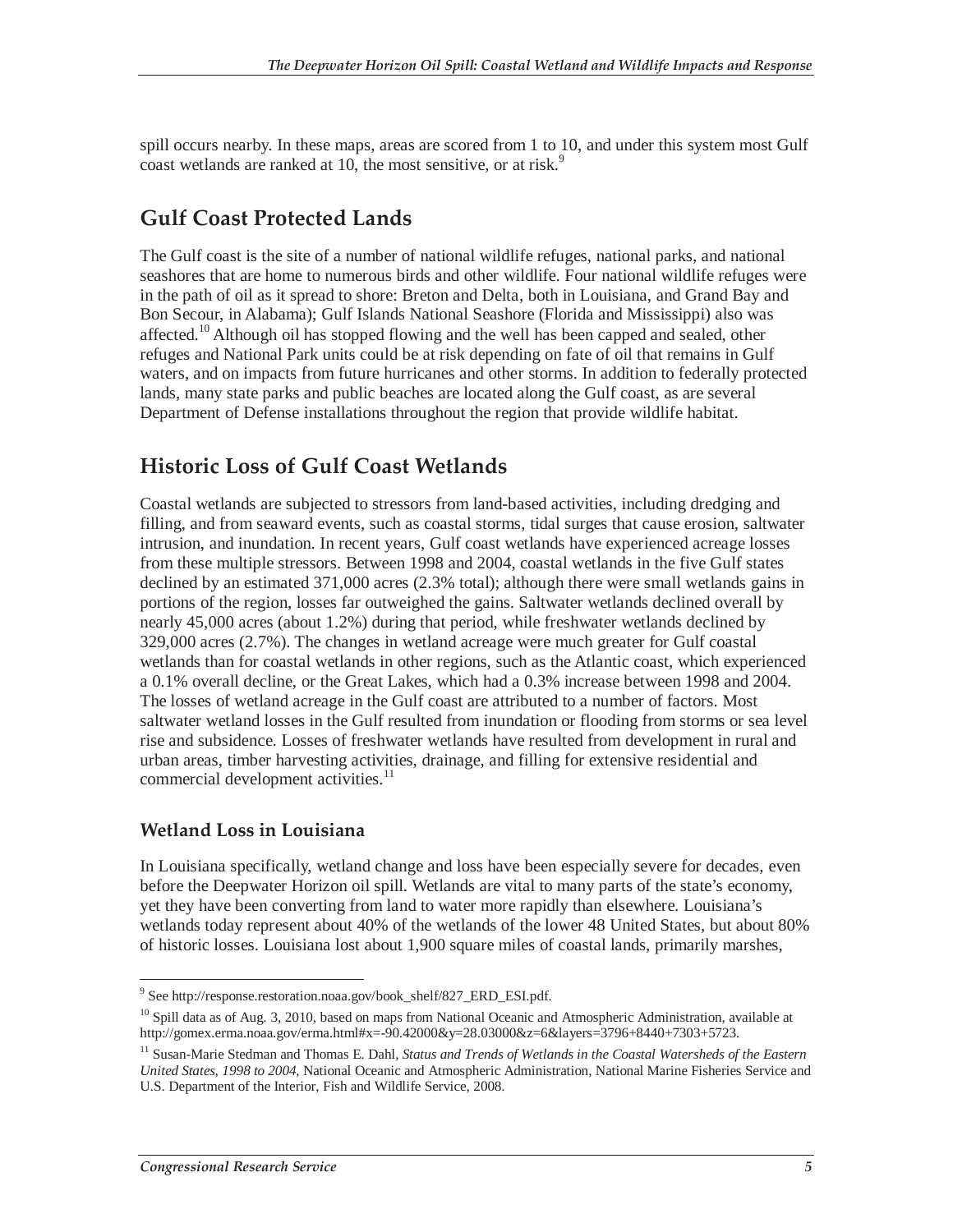from 1932 to 2000, plus 200 square miles or more from hurricanes in  $2005$ .<sup>12</sup> While the rate of wetlands loss has decreased, it is estimated that Louisiana loses about 25 square miles (16,000 acres) of wetlands annually, and the state experiences about 90% of the total coastal marsh loss in the lower 48 United States each year.<sup>13</sup>

Changes to the state's coastal area result from a combination of natural environmental processes (erosion, saltwater intrusion into fresh systems, sea level rise) and human-related activities, according to the U.S. Geological Survey. Wetland loss has occurred naturally for centuries, but until recently, land losses have been counterbalanced by various natural wetland-building processes.

The seasonal flooding that previously provided sediments critical to the healthy growth of wetlands has been virtually eliminated by construction of massive levees that channel the river for nearly 2,000 kilometers; sediment carried by the river is now discharged far from the coast, thereby depriving wetlands of vital sediment. In addition, throughout the wetlands, an extensive system of dredged canals and flood-control structures, constructed to facilitate hydrocarbon exploration and production as well as commercial and recreational boat traffic, has enabled salt water from the Gulf of Mexico to intrude brackish and freshwater wetlands. Moreover, forced drainage of the wetlands to accommodate development and agriculture also contribute to wetlands deterioration and loss.<sup>14</sup>

Also important to the entire coastal ecosystem of the Gulf are barrier islands that are a first line of defense acting as a buffer to reduce the effects of ocean waves and currents on estuaries and wetlands. Barrier islands result from the accumulation of sediments deposited at the mouths of rivers such as the Mississippi in Louisiana and the Apalachicola in Florida. Over thousands of years, sediments accumulate as unconsolidated sands and muds and gradually become compact. At the same time, marine coastal processes of erosion and degradation work at the margins of the land, eventually resulting in formation of low-relief islands that are separated from the mainland by shallow bays and lagoons. Plants often get established on barrier islands, especially on the leeward side, and help to provide stability.

But in these low-lying areas, even a moderate wind can raise water levels at the shoreline. Today, barrier islands, like wetlands, are eroding as a result of storms, sea level rise, and human development. As they disintegrate, they expose the system of sheltered onshore wetlands to additional wave action, saltwater intrusion, storm surge, sediment transport, and contamination by oil that is now circulating in the waters of the Gulf. According to the USGS, the potential exists for water to move across the full width of the islands in locations that are both low and narrow, possibly transporting oil inland into back bays and marshes.<sup>15</sup>

-

 $12$  Hurricanes Katrina and Rita produced both gains and losses of wetland acreage. In October 2006, it was estimated that the net effect of the 2005 hurricanes was a loss of nearly 217 square miles (139,000 acres) of land just in Louisiana. This estimate was considered preliminary, because some transformations of land to water are permanent, and others are transitory or temporary. Confirmation of permanent losses from the hurricanes' storm surges is unlikely before several growing seasons have passed. John A. Barras, *Land Area Changes in Coastal Louisiana After the 2005 Hurricanes: A Series of Three Maps*, U.S. Geological Survey, Open-File Report 2006-1274, October 2006.

<sup>&</sup>lt;sup>13</sup> U.S. Geological Survey, National Wetlands Research Center, U.S. Department of the Interior, "Without Restoration, Coastal Land Loss to Continue," May 21, 2003, http://www.nwrc.usus.gov/releases/pr03\_004.htm.

<sup>&</sup>lt;sup>14</sup> U.S. Geological Survey, Marine and Coastal Geology Program, "Louisiana Coastal Wetlands: A Resource At Risk," November 3, 1995, http://marine.usgs.gov/fact-sheets/LAwetlands/lawetlands.html.

<sup>&</sup>lt;sup>15</sup> U.S. Geological Survey, "Barrier-Island Inundation and Overwash: Application to the Deepwater Horizon Oil Spill," June 15, 2010, http://www.usgs.gov/deepwater\_horizon/scenario/.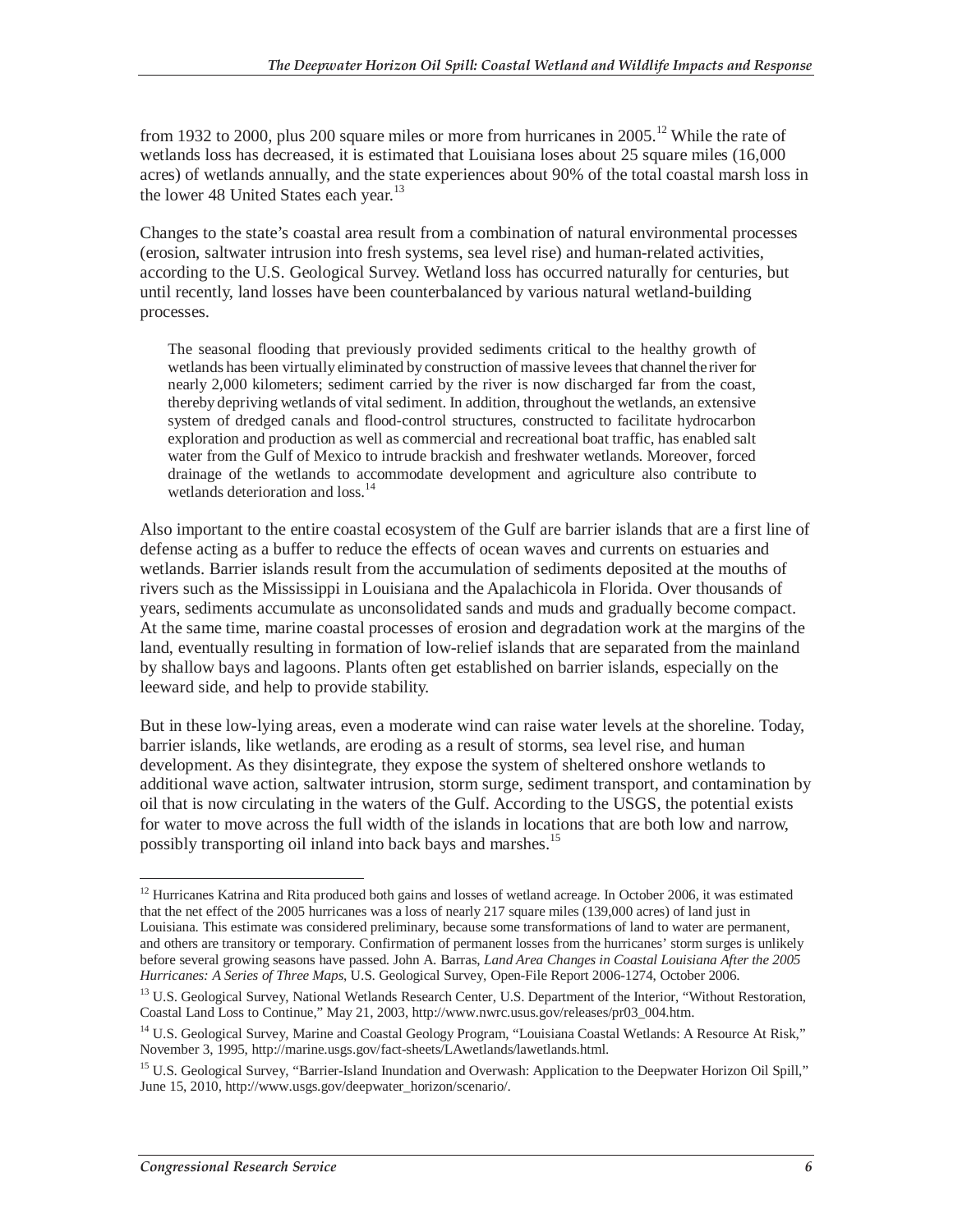### **Coastal Habitat as Home**

The coastal estuaries, marshes, and beaches of the Gulf also serve as habitat for a wealth of plants and animals.<sup>16</sup> They are among the most productive of all ecological communities. The plant life consists of plankton, algae, and larger plants, including grasses and some salt-tolerant trees such as bald cypress and tupelo gum trees. Water in such habitats is full of silt, and easily stirred by minor wave action. The turbid waters are full of microscopic single-celled algae, and other small photosynthetic microorganisms. These plants in turn feed zooplankton—microscopic animals that are food for fish larvae, juvenile crabs and shrimp, and on up the food chain. The high productivity of coastal wetlands leads to enormous species diversity, with species adapted to their own niches varying in salinity, turbidity, light penetration, wave action, and other factors that may or may not be well understood. Not surprisingly, the rich marshes and, to a lesser extent, beaches of the Gulf provide breeding grounds, nurseries, stopover points, and homes for many species, including many that are threatened, endangered, or economically important.

#### **Breeding Grounds and Nurseries**

While many commercial species are caught in deeper water, many commercial fish and shellfish depend on marshes and estuaries of the Gulf for some part of their life cycle: blue crab, shrimp, oyster, menhaden, black and red drum, flounder, striped mullet, and others. Adults of these species generally move into the marshes and estuaries, spawn, and leave eggs to hatch and develop. The eggs and juveniles are eaten by crabs, minnows, gobies, and other small predators. In turn, small alligators, herons, egrets, turtles, and other species feed on these animals, particularly where a low tide may concentrate available food resources. Insects of the marshes and estuaries feed—and many feed on—a host of young birds. Smaller birds nest in grasses, on floating vegetation, or on beaches. Larger species nest in trees, often in huge colonies. Greatest biodiversity is typically found in marshes, whether freshwater, brackish, or saline. Somewhat lower diversity occurs in open bays of fresh or saltwater, and in mudflats or marginal beaches.

The key feature of coastal ecology is that damage to the coast, and particularly to biologically rich marshes, will have effects on many species that spend the bulk of their life cycles many miles distant on land, and in oceans, lakes, and rivers. Among the most transitory of species are the migrants that use the coast as a stopover for resting and feeding during their spring or fall migrations.

#### **Stopover Areas for Migrants**

Shorebirds (plovers, gulls, terns) and wading birds (egrets, herons, ibises, bitterns), pelicans, and various species of hawks and other birds are present in the spring and fall in coast marshes. In the winter, waterfowl such as Canada, snow, and blue geese are abundant, along with dozens of species of ducks. Birds using the coast during migration may summer and breed in any part of the continental United States and Canada. Some will return to the Gulf for overwintering habitat. Others will stop in the Gulf coast area for the fall migration. These migrating birds will encounter the spill and its remaining effects just before they begin their journeys across the Gulf to winter

<sup>-</sup><sup>16</sup> An overview of coastal ecology, particularly in the upper Gulf of Mexico and coastal Louisiana, can be found in Michael J. Mac, Paul A. Opler, and Catherine D. Pucket, et al., *Status and Trends of the Nation's Biological Resources, Vol. 1*, U.S. Geological Survey, Reston, VA, 1998, pp. 384-430.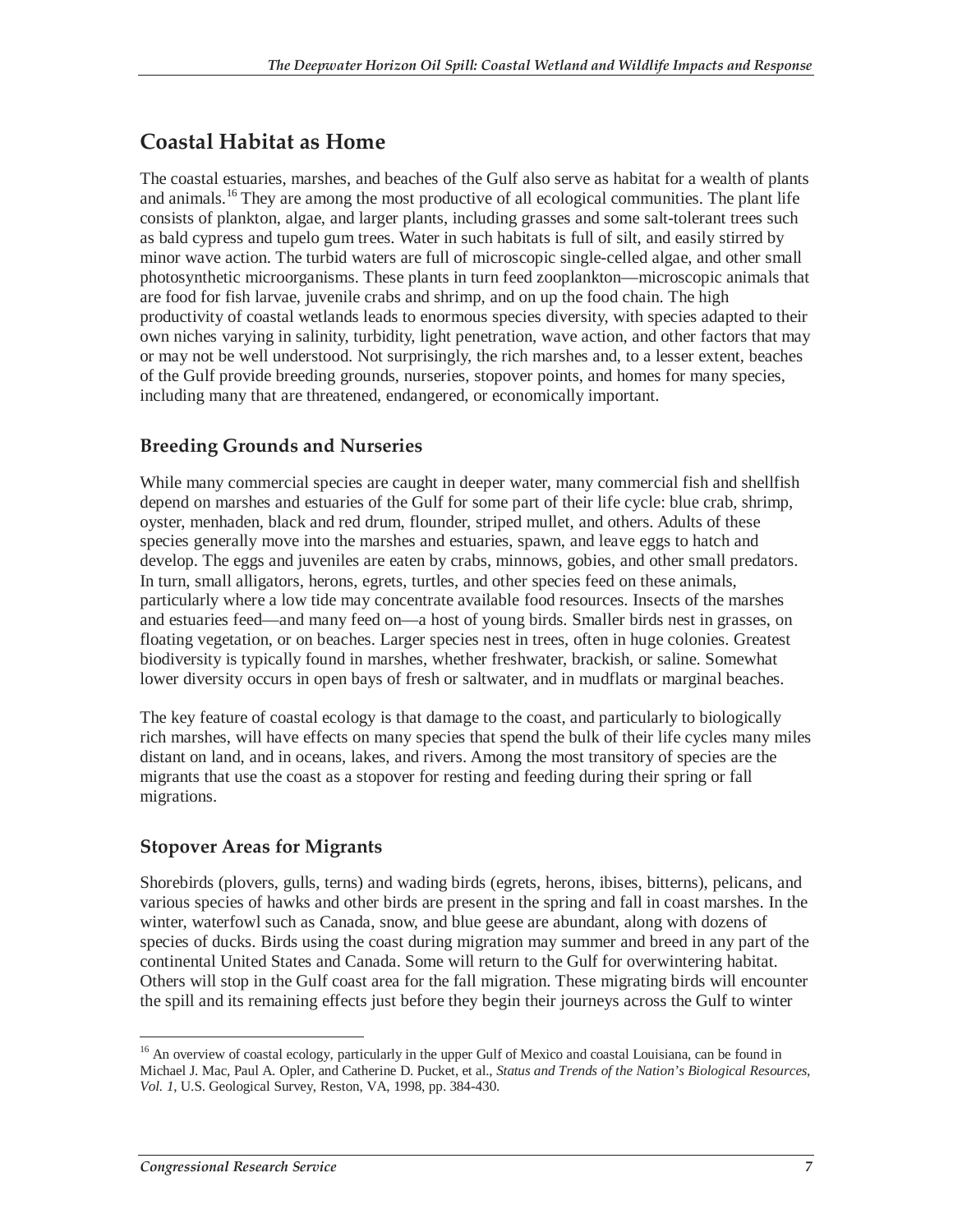homes in the Caribbean or Latin America.<sup>17</sup> In both directions, a meal immediately before or after their flight across the Gulf may be critical to reaching their destinations. Moreover, the specialized feeding behavior and anatomy of many of these species may limit their feeding sites to a narrow band of wetlands and shallow water, where oil impacts may interfere with access to foods. Consequently, depending on their migration patterns, bird populations as far away as Alaska and northern Canada or central and South America or the Caribbean may be affected by the Gulf spill.

The diversity makes Gulf coast refuges hot spots for bird watchers at all seasons, and especially in the spring migration. Of the Delta and Breton National Wildlife Refuges, which lie at the mouth of the Mississippi River, one author writes:

Some of the most impressive sights are in the spring migration, when great numbers of small birds come in from across the Gulf, sometimes to their first landfall in hundreds of miles, weary and highly visible—rose-breasted and blue grosbeaks, indigo and painted buntings, scarlet and summer tanagers. There are as many as twenty-five warbler species, along with tremendous flights of tree swallows—sometimes sixty thousand, skimming over the inland ponds or just stopping to rest a little while before moving on north.<sup>18</sup>

To address the problems faced by the fall migrants, U.S. Fish and Wildlife Service (FWS, Department of the Interior) "biologists are working to restore and bolster wetland habitats and food sources in nearby, uncontaminated areas in Louisiana, the Chenier Plain of east Texas, and the lower portion of the Mississippi Alluvial Valley."<sup>19</sup> The effort is being carried out in cooperation with the Natural Resources Conservation Service (NRCS, Department of Agriculture), which "will be working in cooperation with private landowners and other partners to establish habitat and food sources as well as improve the overall habitat management on participating lands."<sup>20</sup> For the species that must feed in the immediate area of the coast, these efforts may not be fruitful, but for those birds able to feed farther inland, the additional food may be able to replace the reduced food sources at the contaminated coastline.

#### **Threatened and Endangered Species**

The Gulf coast is home to a wealth of species listed under the Endangered Species Act (ESA).<sup>21</sup> **Table 1** shows the total number of listed animal species in each of the five Gulf coast states, as well as the number of animal species living in that state's coastal or marine environment that could be affected by oil contamination. As the table shows, the bulk of the listed species in each state are not likely to be affected by the spill because their habitats do not occur along the coast. In a few cases, the threat to a species is conjectural, because its habitat may be fairly near the

-

<sup>&</sup>lt;sup>17</sup> Most bird species use the same routes going north or south. Of those that stop for feeding, the location of the stop would likely be similar in spring and fall. A few species use one route in the spring and a somewhat different route in the fall.

<sup>18</sup> Laura Riley and William Riley, *Guide to the National Wildlife Refuges: How to Get There and What to See and Do* (Garden City, NY: Anchor Press, 1981), p. 238.

<sup>&</sup>lt;sup>19</sup> See FWS press release of July 8, 2010, "Using Sound Science, Fish and Wildlife Service Addresses Urgent Habitat Needs for Birds and Other Wildlife Along the Gulf Coast," available at

http://www.fws.gov/news/NewsReleases/showNews.cfm?newsId=33448A43-ECBE-6890-C4B5296DBEDF3EAC.

<sup>&</sup>lt;sup>20</sup> More information about the NRCS program may be found at http://www.nrcs.usda.gov/news/nrcs\_migratory\_birds.html.

 $^{21}$  16 U.S.C.A. § 1531.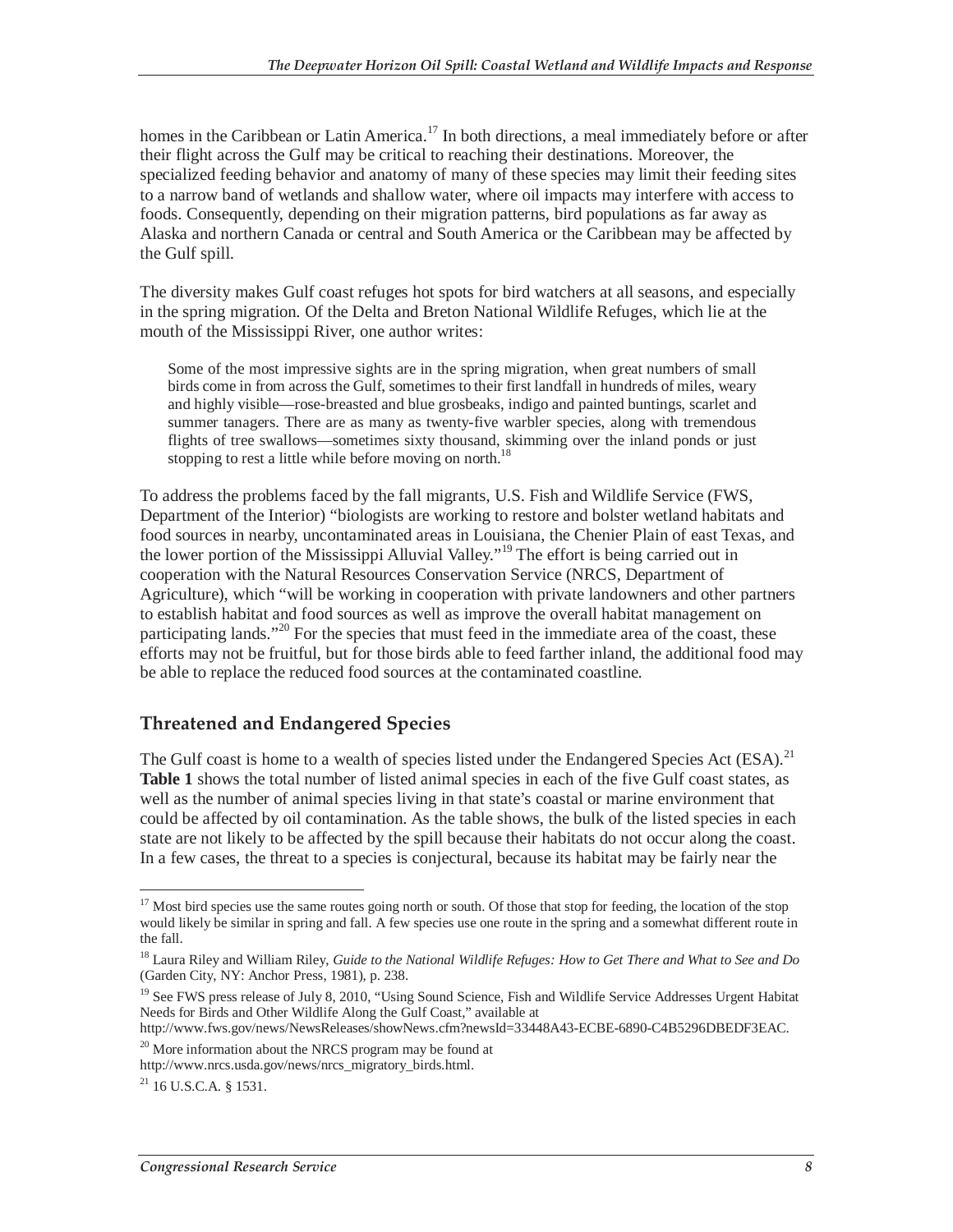coast, but not likely to become oiled unless storms blow contamination inland. (Note that where species are at risk primarily in the event of major storms, the entry in the table adds them in by showing a range of potentially affected species.)

Listed species that are likely to have direct mortality or to suffer loss of food, nesting habitat, and the like include least terns, piping plovers, five species of sea turtles, the American crocodile, three species of whales, manatees, and three species of sturgeon. Sea turtle nests along the Gulf coast have been the focus of a special effort. As of October 12, 2010, teams of professionals and volunteers have collected 278 nests for transport to Florida's east coast where the eggs are held until the 14,676 hatching and young turtles are released, away from the spill.<sup>22</sup> Eventually, surviving females from these transported nests will return either to their original nest sites or to Florida's coast to lay their eggs.

In addition to the species currently listed, two species that were once listed but have recovered have also experienced effects of the spill: the American alligator, as well as the brown pelican, which has become iconic in the current case because it is designated as the Louisiana state bird. The American alligator is found fairly commonly farther inland now, but it may occur in brackish water; in the absence to date of serious Gulf coast hurricanes that can push oil inland, risk to this species has been slight.

Pelicans, on the other hand, are found almost exclusively in marine and coastal environments. Because pelicans nest in great rookeries, returning birds can contaminate their own nests as well as those of other birds. Eggs of any species that have been fouled are nearly certain to die, even with minor contamination. Chicks may be abandoned when parent birds die or become too debilitated to feed their young. Fish fed to the young may be contaminated and have uncertain effects on the birds' development.

| <b>State</b> | <b>Total Endangered</b><br><b>Animal Species</b> | <b>Endangered</b><br><b>Animals: Possibly</b><br><b>Oiled Habitat</b> | <b>Total Threatened</b><br><b>Animal Species</b> | <b>Threatened</b><br><b>Animals: Possibly</b><br><b>Oiled Habitat</b> |
|--------------|--------------------------------------------------|-----------------------------------------------------------------------|--------------------------------------------------|-----------------------------------------------------------------------|
| Texas        | 49                                               | 8                                                                     | 9                                                | 3                                                                     |
| Louisiana    | 10                                               | 8                                                                     | 8                                                | 4-5                                                                   |
| Mississippi  | 20                                               | 10                                                                    |                                                  | 4                                                                     |
| Alabama      | 58                                               | $10 - 11$                                                             | 21                                               | 4                                                                     |
| Florida      | 35                                               | $23 - 24$                                                             | 19                                               | $9 - 10$                                                              |

#### **Table 1. Endangered and Threatened Animal Species in the Gulf of Mexico**  (coastal species in habitats that may become oiled)

**Source:** Compiled by CRS from FWS Endangered Species Program Data, Species Profiles. Available at

http://www.fws.gov/endangered/.

**Notes:** All listed coastal and marine species in a state are considered as being in potentially oiled habitat, except certain species occurring only on the east coast of Florida. A range of figures indicates that the exact location of some coastal species is not known, or that effects on the listed species might depend on the occurrence of severe storms washing contaminated oil well into coastal marshlands. Columns should not be summed, since

 $\frac{1}{2}$  $22$  See http://www.deepwaterhorizonresponse.com/external/content/document/2931/895663/1/ Consolidated%20Wildlife%20Table%20091010.pdf.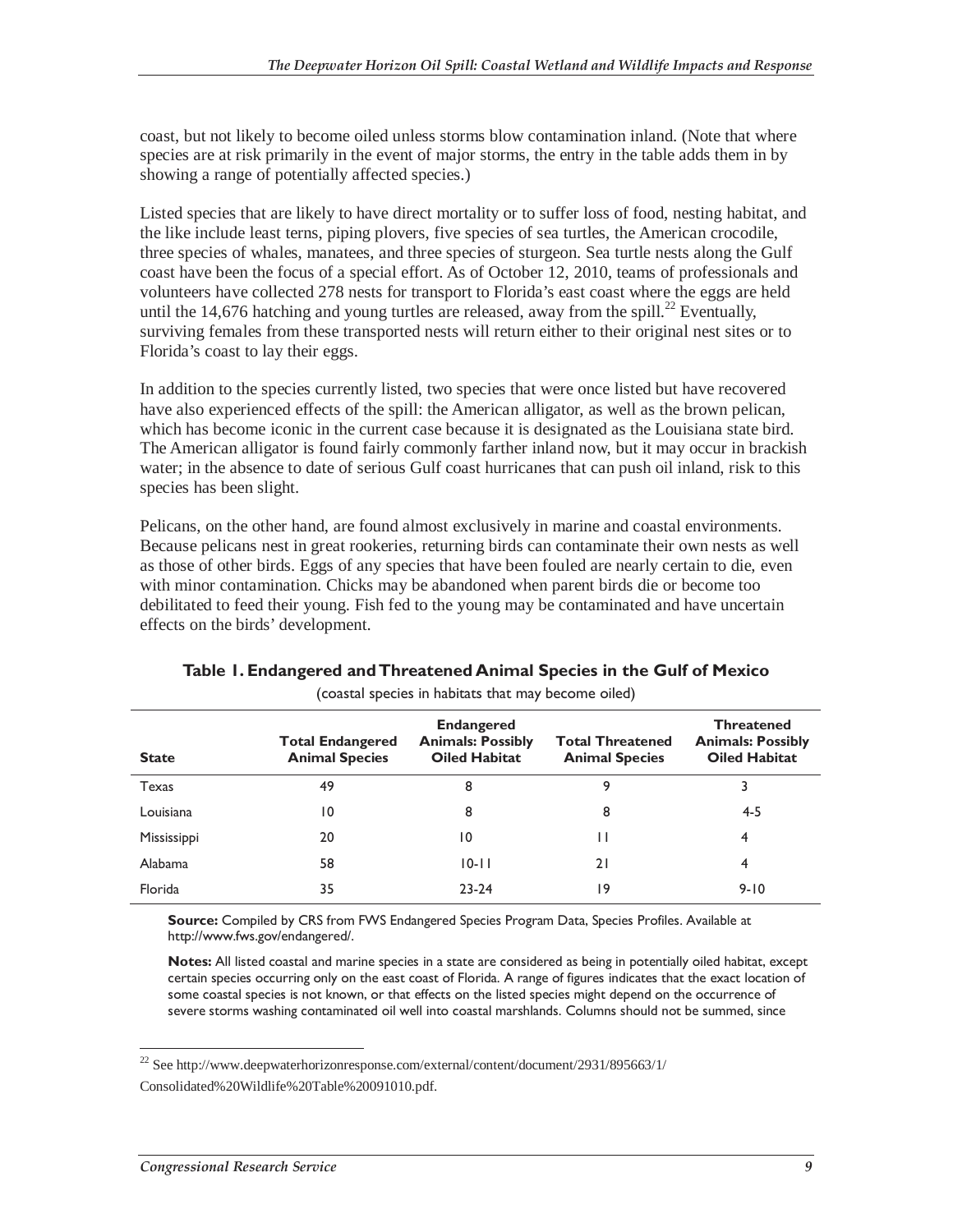many coastal species occur in multiple states. An FWS website list shows fewer animals, but excludes species under the jurisdiction of NMFS; see http://www.fws.gov/home/dhoilspill/pdfs/FedListedBirdsGulf.pdf.

## **Oil Spills: Impacts on Wetland Habitats and Animals**

Habitats such as salt marshes and mangrove forests and the biota that reside in them are subject to destruction or alteration by oiling events.<sup>23</sup> The degrees of impacts of oil on wetland vegetation are variable and complex and can be both acute and chronic, ranging from short-term disruption of plant functioning to mortality. The primary acute damage to the marshes is that plants, which hold the soil in place and stabilize shoreline, will suffocate and die, especially if multiple coatings of oil occur. Once vegetation dies, the soil collapses. Then the soil becomes flooded, and plants cannot re-grow. If plants cannot re-establish, soil erosion is accelerated, giving rise to even more flooding and further wetland loss. If oil penetrates into the sediments, roots are continuously exposed to oil, with chronic toxicity making production of new shoots problematic. Consequently, plant recovery is diminished, and eventually land loss occurs. In addition to direct impacts on plants, oil that reaches wetlands also affects animals that utilize wetlands during their life cycle, especially benthic organisms that reside in the sediments and are a foundation of the food chain.<sup>2</sup>

In the Gulf, coastal saltwater wetlands and tidal freshwater wetlands are sensitive to oil, both immediately and in the long term. The severity of immediate and longer-term impacts and damages depend on a number of factors, including—

- the type and quantity of oil spilled (low-sulfur light crude such as that associated with the Macondo well is considered less toxic than denser heavy crude or refined fuel oils involved in other spills. Still, the quantity of oil from the Deepwater Horizon spill is the largest that has ever occurred in U.S. waters);
- the condition of the oil on and below the surface, including the length of time it is in the water before it hits land (oil weathers over time, through the natural actions of evaporation, photodegradation, and microbial degradation, which all reduce acute toxicity);
- season and prevailing weather (both the natural degradation processes and ecosystem recovery occur more rapidly in warmer climates than colder regions, but a spill that occurs during the growing season of plants will have more severe impact than one in the fall or winter when plants are dormant);
- type of shoreline and composition of vegetation (wetlands and similar fragile environments are more at risk and more difficult to clean than harder surfaces such as sandy beaches);

 $\overline{a}$ 23 National Research Council of the National Academies, *Oil in the Sea III, Inputs, Fates, and Effects* (Washington, D.C.: The National Academies Press, 2005), p. 157.

<sup>&</sup>lt;sup>24</sup> Dennis F. Whigham, Stephen W. Broome, and Curtis J. Richardson, et al., Statement of the Environmental Concerns Committee, Society of Wetland Scientists, "The Deepwater Horizon Disaster and Wetlands," http://www.sws.org/docs/ SWS\_OilEffectsOnWetlands.pdf.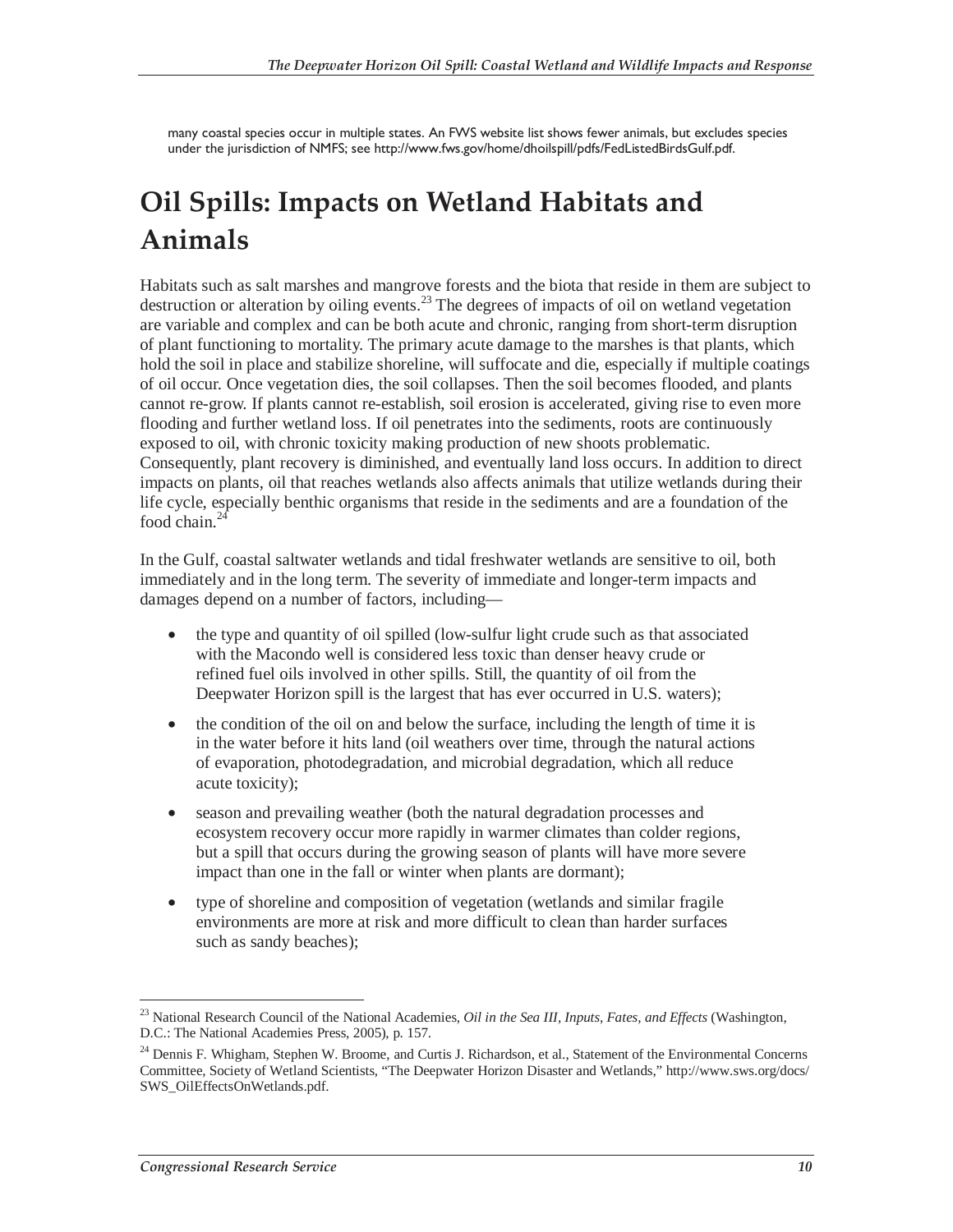- type of waves and tidal energy in the area of the spill (wave energy is necessary to help move oil away from land and to enhance the effects of chemical dispersants); and
- presence of dispersants (chemical dispersants are used to enhance breakdown of the oil, but the long-term ecosystem effects of chemically dispersed oil and the dispersants themselves are uncertain).<sup>25</sup>

### **Estimating Mortality**

The effects on wetland habitats lead directly to effects on the animals and plants in those habitats. The federal government has the lead in managing some categories of species, while states take the lead in the rest. Comprehensive data are more readily available for the former, which are called federal "trust species." The trust species consist of birds, marine mammals, and threatened and endangered species. The principal federal agencies involved in managing these species are the FWS and the National Marine Fisheries Service (NMFS, Department of Commerce).

#### **Birds**

Oil contamination of birds can have acute effects:

Birds are primarily affected through thermoregulatory challenges caused by oiling of plumage and through ingestion. Oil reduces the ability of bird feathers to provide insulation, which increases their risk of hypothermia. Rate of heat loss is much higher in the water than in air, so oiled plumage is particularly problematic for birds that must find food in the water, such as seabirds, cormorants, and grebes. Oil is most commonly ingested by birds while preening their contaminated feathers or while feeding on contaminated prey.<sup>26</sup>

The President of the American Bird Conservancy stated that "rescue groups are prepared to do everything humanly possible to capture and save as many oiled birds as they can find, but there are problems well beyond our abilities to mitigate or even count. In addition to the potential catastrophic losses to shorebirds that we know to be at risk on their breeding grounds and in the wetlands around the Gulf, the oil spill poses a serious threat to seabirds."<sup>27</sup>

The coating of feathers also results in loss of buoyancy, and, if severe, can cause the bird to drown and then sink. It is this phenomenon that makes an accurate estimate of bird deaths extremely difficult. Based on past spills, many argue that mortality analyses based on counts of carcasses and on estimates of the ultimate survival of oiled birds that have been cleaned and released produce a marked undercount of actual deaths, particularly for species that forage farther offshore. According to the Exxon Valdez Oil Spill Trustee Council, after the 1989 Alaska spill, the number of recovered carcasses of birds was only a fraction of the estimated deaths:

The carcasses of more than 35,000 birds and 1,000 sea otters were found after the spill, but since most carcasses sink, this is considered to be a small fraction of the actual death toll. The best

<sup>-</sup><sup>25</sup> Testimony of Jane Lyder, Deputy Assistant Secretary for Fish and Wildlife and Parks, Department of the Interior, before the House Natural Resources Subcommittee on Insular Affairs, Oceans and Wildlife, June 10, 2010.

<sup>&</sup>lt;sup>26</sup> Holly K. Ober, *Effects of Oil Spills on Marine and Coastal Wildlife*, Dept. of Wildlife Ecology and Conservation, Univ. of Florida, 2010, http://www.wec.ufl.edu/Effects%20of%20oil%20spills%20on%20wildlife.pdf.

 $^{27}$  See http://www.abcbirds.org/newsandreports/releases/100504.html.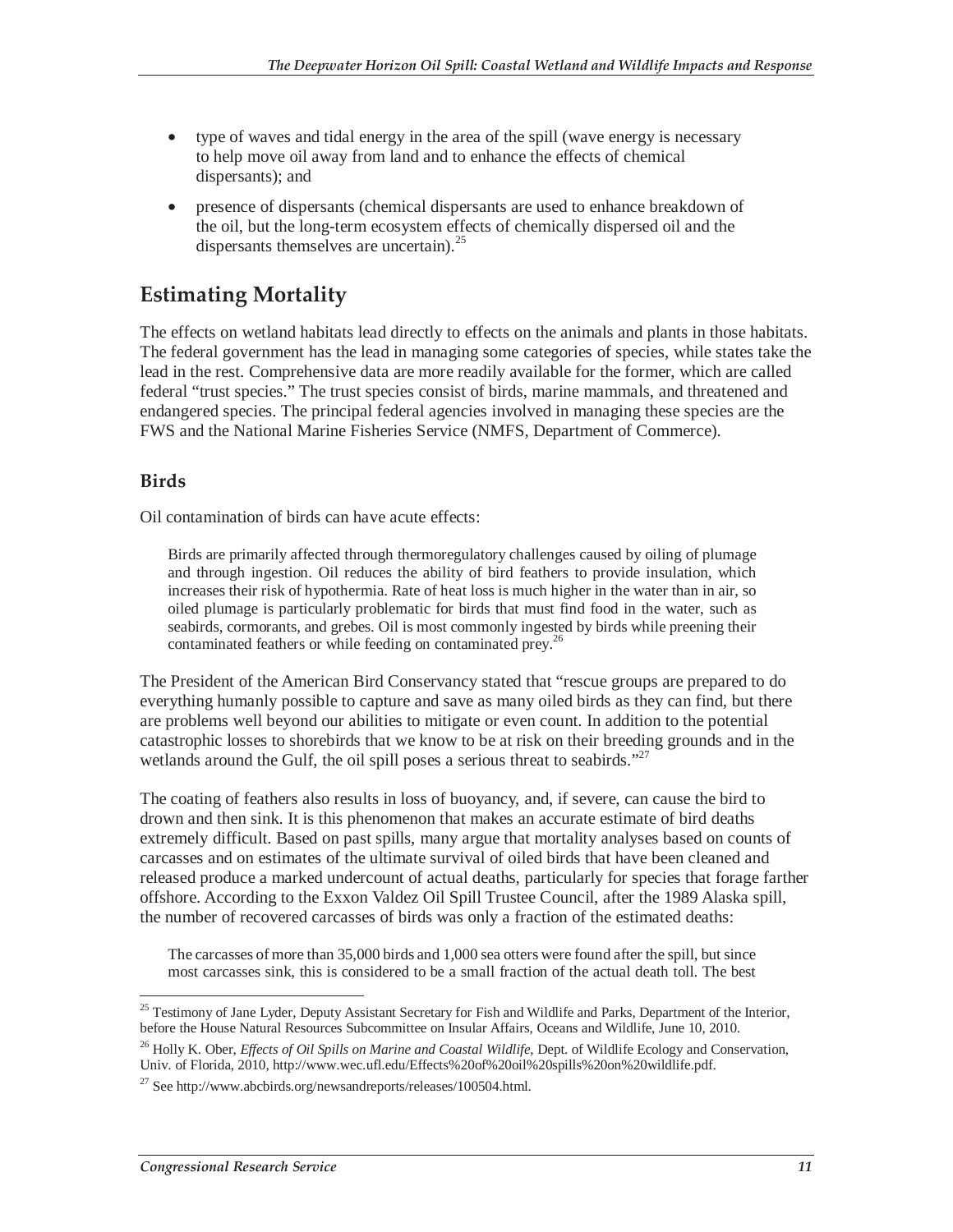estimates are: 250,000 seabirds, 2,800 sea otters, 300 harbor seals, 250 bald eagles, up to 22 killer whales, and billions of salmon and herring eggs. $^{28}$ 

The number of live but contaminated birds found in the Gulf as of October 12, 2010, was 2,080, along with 6,104 carcasses, for a total of 8,184.<sup>29</sup> Of the birds collected alive, 1,243 were released after examination, cleaning, and recovery. Carcasses are stored, and will be used as evidence in litigation concerning damage to natural resources. If no more carcasses were found, and if the same ratio were to apply to the BP spill as in the *Exxon Valdez* spill, then about 43,600 bird deaths would be expected.<sup>30</sup> However, not only does this calculation assume (improbably) that no more carcasses will be found, but also that the diligence and thoroughness in collecting carcasses in the Gulf is similar to the diligence and thoroughness in Prince William Sound.

#### **Marine Mammals**

Marine mammals inhabiting the Gulf include manatees, several species of whales, dolphins, and seals. These species do not have significant hair that can become oiled, but rely on a layer of fatty tissue for warmth. However, contact with oil can cause skin irritations, perhaps leading to infections. A more significant threat is inhalation of fumes when they surface to breathe. Moreover, their prey may be contaminated with hydrocarbons, or the prey populations may be reduced or absent. Some of the Gulf's whales feed by sifting large amounts of water through plates called baleen. These plates may become clogged with oil.<sup>31</sup> As of October, 12, 2010, there were 9 marine mammals collected alive, and 97 dead; of the carcasses collected, 91 did not have visible oil, and a necropsy will be needed to determine the cause of death.<sup>32</sup> While marine mammals may be physically capable of avoiding oil slicks, according to the National Oceanic and Atmospheric Agency, "[r]esearch on dolphins in human care has shown that the animals avoid oil on the surface of the water, however observations of wild dolphins have documented the animals swimming in, feeding in and socializing in oiled water during previous oil spills in the Gulf of Mexico."<sup>33</sup> Where a spill covers a very large area and volume of water as it does in the Gulf, the animal may have to avoid much of its previous range.

#### **Endangered Species**

-

Threatened and endangered species living in the wetlands and coastal areas face varying degrees of risk. Moreover, the threats to a given individual may be different from those to a species: a breeding bird that is unable to find sufficient food to feed its young may abandon its attempt to breed for the year, and the young will die without the care of the parent bird. Or the eggs may become oiled, fail to hatch, and be abandoned. But the adult can survive itself. In either case, if

<sup>&</sup>lt;sup>28</sup> See http://www.evostc.state.ak.us/facts/qanda.cfm.

<sup>&</sup>lt;sup>29</sup> See FWS Consolidated Fish and Wildlife Collection Report at http://www.fws.gov/home/dhoilspill/pdfs/ collection\_06182010.pdf.

<sup>&</sup>lt;sup>30</sup> Data on bird deaths from oil spills are scarce. The ratio of carcasses to actual deaths could be higher or lower that those in Prince William Sound. In addition, this figure assumes that all birds captured alive survived. To the extent that they did not, the estimates of actual deaths would be increased.

<sup>&</sup>lt;sup>31</sup> Holly K. Ober, *Effects of Oil Spills on Marine and Coastal Wildlife*, Dept. of Wildlife Ecology and Conservation, Univ. of Florida, 2010, http://www.wec.ufl.edu/Effects%20of%20oil%20spills%20on%20wildlife.pdf.

<sup>32</sup> http://www.fws.gov/home/dhoilspill/collectionreports.html.

<sup>&</sup>lt;sup>33</sup> See http://gulfseagrant.tamu.edu/oilspill/facts\_impacts.htm.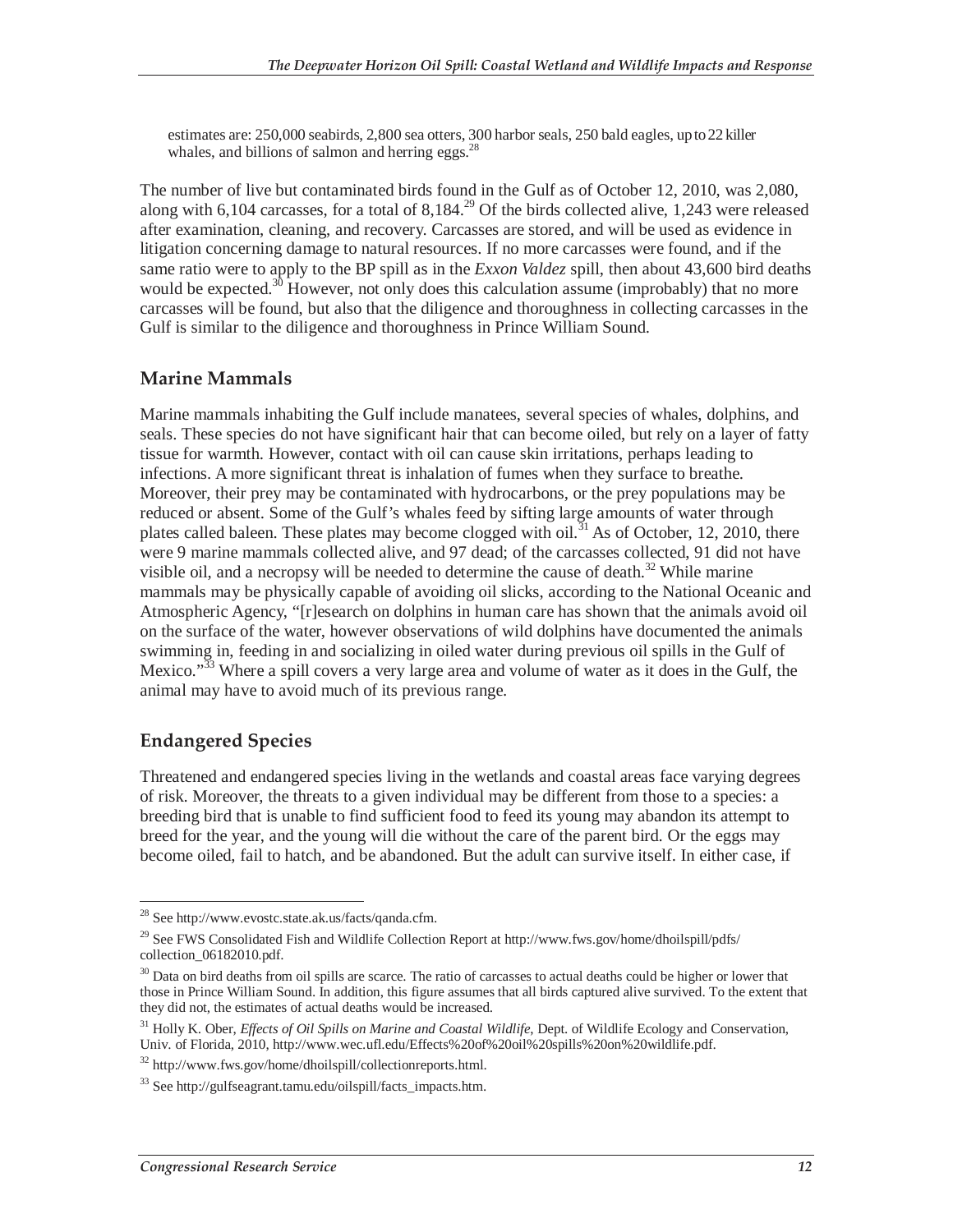abandonment is widespread, the damage to the species could be severe even if all adult birds were to survive.

## **Weather and Storms**

The effectiveness of offshore measures in capturing or breaking up oil in open waters of the Gulf in part determines whether oil reaches coastal areas. One factor that can influence the success of such measures is storms and weather events, since high winds and strong tides can push oil further inland from shoreline areas.

The official hurricane season in the Atlantic Ocean begins June 1 and ends November 30. On August 5, 2010, the National Hurricane Center (NHC) issued its updated outlook for 2010 hurricanes in the Atlantic and Gulf of Mexico, predicting an "active" season with "8 to 12 Hurricanes (top winds of 74 mph or higher), of which ... 4 to 6 could be Major Hurricanes (Category 3, 4 or 5; winds of at least 111 mph)."34 If hurricanes occur while large amounts of oil are present in Gulf waters and at shorelines, several concerns emerge. First, barrier islands that normally protect coastal wetlands from oil may be overtopped or destroyed by winds and water. Second, heavy winds and storm surges could push oil further inland into areas that would not normally become oiled. Third, even though the oil stopped flowing from the Deepwater Horizon site in July, hurricane-strength winds could stir up oil that has penetrated sediments, thus releasing oil and causing renewed impacts on plants and wildlife. Fourth, tropical storms and hurricanes can disrupt or delay ongoing oil spill response and cleanup activities: this has been the case resulting from several storms in June and August that affected Gulf waters and shores.

According to the NHC, the presence of oil is not expected to affect either the intensity or the track of a fully developed tropical storm or hurricane appreciably, and an oil slick in and of itself would have little effect on a hurricane, a storm surge, or nearshore wave heights. In addition, high winds and seas generally mix and weather the oil, which actually can help accelerate biodegradation processes and disperse the oil further. Movement of oil would depend greatly on the track, wind speed, and size of a hurricane, and other factors in the evolution of the storm.<sup>35</sup>

## **Mitigation and Cleanup of Wetlands**

Much of the response effort in the Gulf has focused on capturing, or otherwise addressing, oil in open waters or setting barriers to deflect it from reaching land. Protective booms placed offshore were intended to prevent oil from reaching shore (most were removed after oil stopped flowing from the well). There is evidence that these and other measures have been at least partially successful in reducing the volume of oil and preventing oil in very large amounts from contacting marshes and beaches, as had been anticipated and feared initially. Another defensive measure, a project to build sand berms to provide additional physical protection for Louisiana's barrier islands, is being constructed, despite controversies about the effectiveness of the approach.<sup>36</sup>

<sup>-</sup><sup>34</sup> See http://www.noaanews.noaa.gov/stories2010/20100805\_hurricaneupdate.html.

<sup>&</sup>lt;sup>35</sup> National Oceanic and Atmospheric Administration, U.S. Department of Commerce, "NOAA's Oil Spill Response, Hurricanes and the Oil Spill," May 27, 2010, http://www.nhc.noaa.gov/pdf/hurricanes\_oil\_factsheet.pdf.

<sup>36</sup> For discussion of the Louisiana protective berm project, see CRS Report R41262, *Deepwater Horizon Oil Spill:*  (continued...)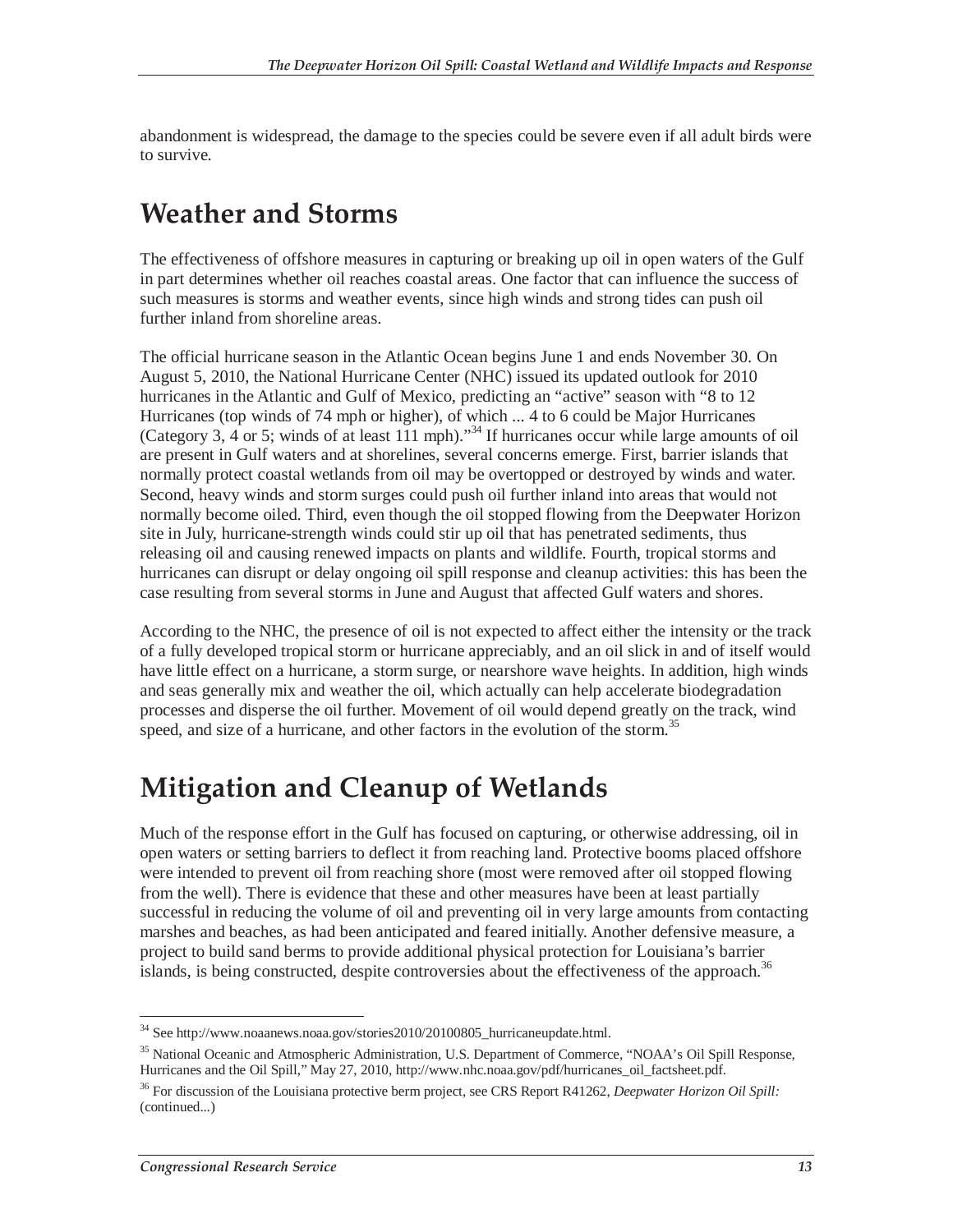But, inevitably, some oil escapes capture and is pushed by wind and tides toward land. Wetland plants can be affected both by oil that floats over the surface of the marsh and by oil that has been incorporated into sediment. There are several possible approaches to cleaning up oil that reaches coastal wetlands and competing theories of different approaches in different places. Moreover, experts acknowledge tradeoffs for each approach. Each has limitations—some of which are serious—and none is effective in all cases. As Admiral Allen said, "The problem is, the hardest place to pick up oil is in a marsh or a wetland."<sup>37</sup> There is no silver bullet and no single best solution, and often the response can be more destructive than the spill itself. Some studies even suggest that a certain level of oil in the soil of wetlands may stimulate plant growth, although the mechanisms by which this occurs are not clearly understood.<sup>38</sup>

## **Mechanical Recovery**

Mechanical removal techniques are often used first, once oil reaches land. It is possible in some cases to physically remove oil by hand, with shovels or rakes, vacuums, or other equipment, or to skim and mop it with absorbent materials. However, these methods are difficult, and their effectiveness is highly variable. This technique works best on sandy beaches or rocky shores but is difficult in marshy areas, because damage from heavy equipment and human trampling of sensitive plants and soils can equal or exceed damage from the oil. Recovery of wetland vegetation from the mechanical cleanup can take considerable time. Further, oil sitting on the surface of shallow waters can get pushed into soft ground where, in the absence of oxygen, it contaminates sediments or biodegrades very slowly.

## **Flushing**

In some cases low-pressure flushing can be used to push oil into areas where it can be vacuumed or absorbed. Seawater is pumped through the marsh to dilute the oil that sticks to grasses, thus enhancing tidal movement to promote natural recovery. High-pressure spraying can be effective. It was used to clean the rocky shore of Prince William Sound in Alaska, although with some negative effects on shoreline invertebrates, but the Gulf coastal wetland environment is very different from that in Alaska, and high-pressure spraying likely would erode soils and destroy wetland vegetation. Even low-pressure spraying only works when oil is floating on the surface.

## **Applying Chemical Dispersants**

A related technique is to spray dispersants—a mixture of surfactants, solvents, and other chemicals—onto the oil. Like dish soap, dispersants break the oil into smaller droplets that fall from the surface into the water column, where microbes degrade them or currents move them away. This technique is primarily used in open waters: chemical dispersants have been used in the

<u>.</u>

<sup>(...</sup>continued)

*Selected Issues for Congress*, coordinated by Curry L. Hagerty and Jonathan L. Ramseur.

<sup>37</sup> Adm. Thad Allen Press Conference, June 5, 2010, http://www.deepwaterhorizonresponse.com/go/doc/2931/620563/.

<sup>38</sup> Qianxin Lin, Irving A. Mendelssohn, and Charles B. Henry, Jr., et al., "Effect of Oil Cleanup Methods on Ecological Recovery and Oil Degradation of *Phragmite*s Marshes," *1999 International Oil Spill Conference, Paper ID #250*, 1999, http://www.iosc.org/papers/00598.pdf.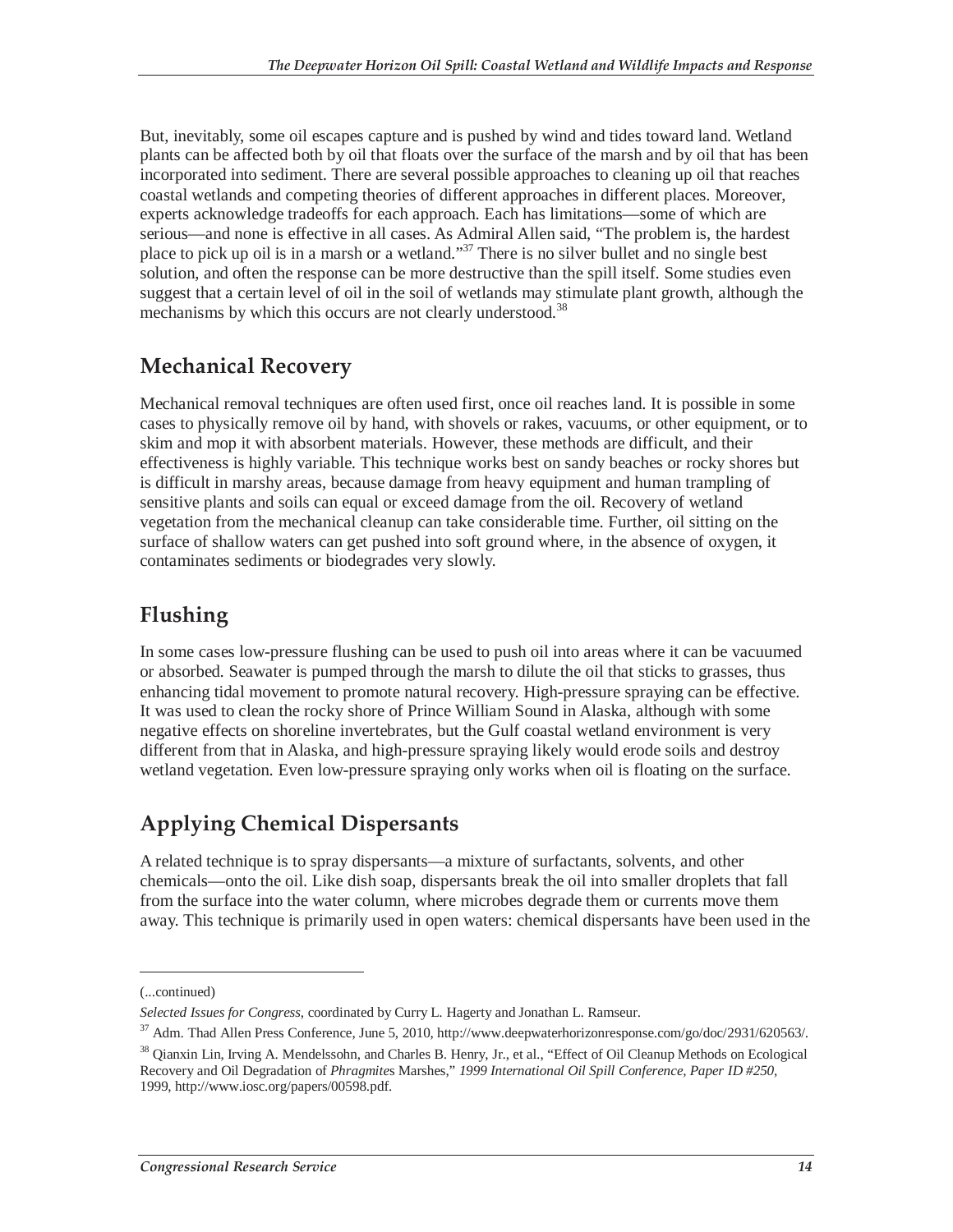Gulf spill to break up oil before it reaches shorelines.<sup>39</sup> However, there is some evidence that when dispersants are added to water during flushing of marsh vegetation, oil removal is slightly enhanced $^{40}$ 

But there are many questions about environmental effects of chemically dispersed oil and the dispersants themselves in wetlands. Many scientists contend that adding dispersants enhances removal and that on balance the use of dispersants is less harmful than letting oil get into marshes. However, other scientists are concerned about harmful effects of dispersants on aquatic plant and animal life in both open waters and coastal areas. If dispersants are used, there are environmental tradeoffs: (1) greater concentrations of chemically dispersed oil in the water column, (2) a potential reduction in persistent stranded oil, and (3) unknowns in terms of longterm toxicity. $^{41}$  Long-term effects of applying dispersants to oil in coastal wetlands are not well known, because research has focused more on acute toxicity than chronic effects. If dispersant chemicals penetrate sediments, the toxic effects might be long-lasting.<sup>42</sup>

### **Burning**

Burning is considered one of the most effective techniques for responding to spilled oil. It was used successfully to clean up several oil spills following Hurricane Katrina, and, when wind conditions permit, it has been used *in situ* in the Gulf to prevent oil from reaching shore.<sup>43</sup> However, there are limits to how and when burning can be used. Burning coastal plants may kill them and result in further coastal erosion. It can be difficult to control the burn and confine it to small areas, thus threatening other plant material not affected by oil. Burning removes oil's more toxic components, such as volatile aromatic compounds, but it does not destroy stickier, heavier (high molecular weight) compounds that can sink into wetland soil. There is evidence that the concentration of oil in sediments is greater in areas that have been burned than in unburned areas.<sup>44</sup> Marshes with low water levels cannot be burned without killing the plant roots. But research has shown that the presence of just a few inches of water above the roots when a burn occurs can be sufficient to provide sufficient protection, thus allowing subsequent regeneration of the plants.

Also, oil that is weathered, or degraded (that is, petroleum that has been on the surface and exposed to air for several days), does not burn well, because flammable hydrocarbons have volatilized. That has likely been the case with oil from the Deepwater Horizon spill, as it typically took more than a week for tides and winds to move oil from the rig site to shore.

<sup>-</sup><sup>39</sup> As of September 17, approximately 1.84 million gallons of total dispersant have been applied—1.07 million on the surface and 771,000 sub-sea. See: http://app.restorethegulf.gov/go/doc/2931/900375/.

<sup>40</sup> National Research Council of the National Academies, *Oil in the Sea III, Inputs, Fates, and Effects* (Washington, D.C.: The National Academies Press, 2005), p. 144.

<sup>&</sup>lt;sup>41</sup> Testimony of Aaron Viles, Gulf Restoration Network, before the House Natural Resources Subcommittee on Insular Affairs, Oceans and Wildlife, June 10, 2010.

<sup>&</sup>lt;sup>42</sup> S.R. Pezeshki, R.D. DeLaune, and A. Jugsujinda, et al., "Major Field Test Evaluates a Shoreline Cleaner to Save Oiled Marsh Grass," *1997 International Oil Spill Conference,* 1997. http://www.iosc.org/papers/01172.pdf.

<sup>&</sup>lt;sup>43</sup> According to the government, as of mid-September, 411 controlled burns have been conducted and have removed more than 11 million gallons of oil from open waters. See: http://app.restorethegulf.gov/go/doc/2931/900375/.

<sup>44</sup> National Research Council of the National Academies, *Oil in the Sea III, Inputs, Fates, and Effects* (Washington, D.C.: The National Academies Press, 2005), p. 144.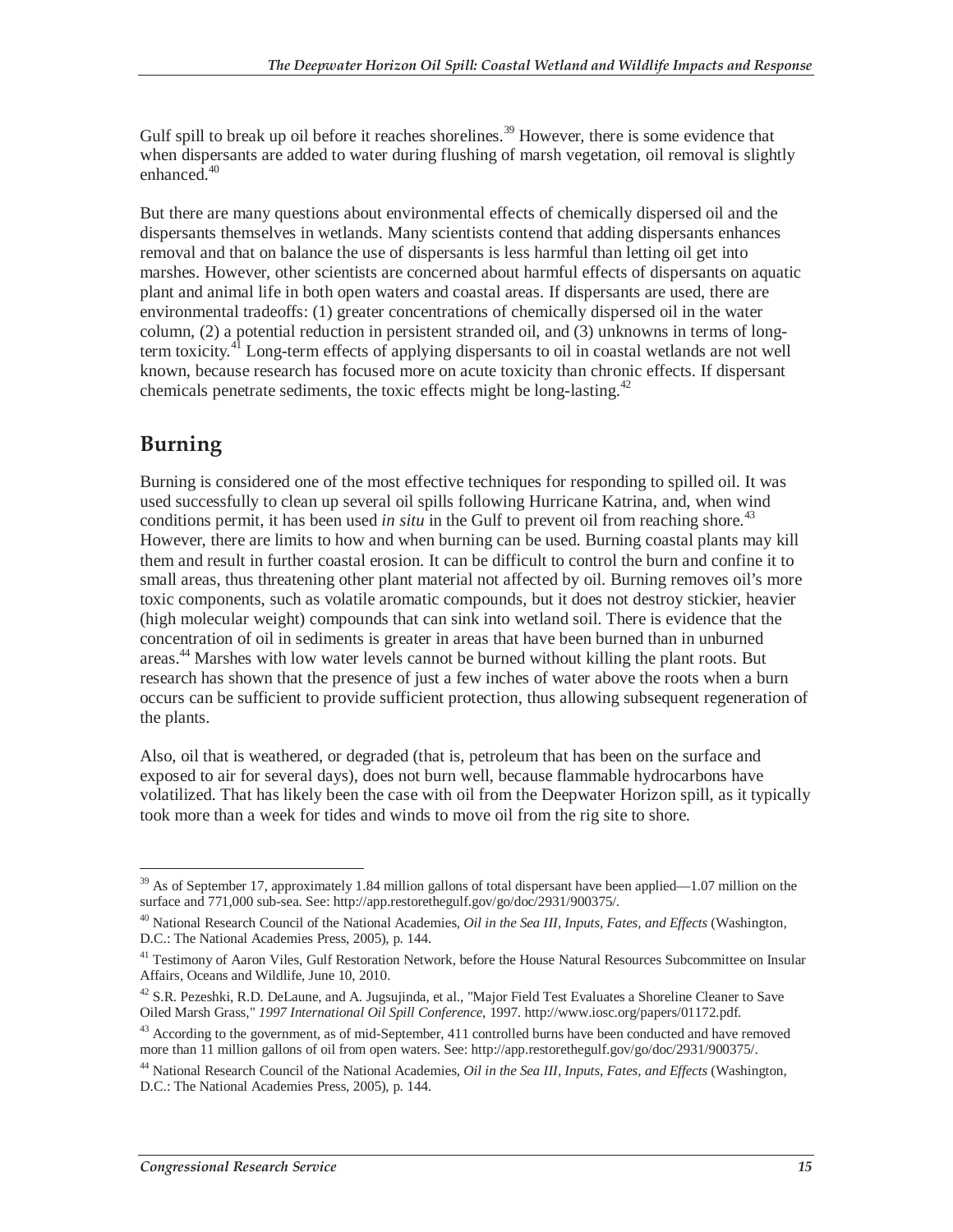## **Cutting Back Vegetation**

In small heavily oiled areas, vegetation can be cut back to leave plants intact and prevent oiling of birds that come in contact with the vegetation. This technique is moderately effective at cleaning up oil, and it has been successfully used in the past for smaller spills and plant regeneration has followed (including spills affecting Gulf coast marshes in the past). But it does not work well in large areas. One of the risks is physical damage from human contact and trampling. Some experts believe that areas where grasses are cut take much longer to recover than oiled areas that are not cut.

### **Bioremediation**

Biodegradation is the process in which oil molecules are broken down by bacteria, which occurs naturally. However, to make oil biodegrade faster, bioremediation agents or techniques are sometimes applied. Bioremediation involves either introducing nutrients in the form of fertilizer into the marsh (i.e., biostimulation) or adding bacterial microbes designed to be especially effective at degrading oil (i.e., bioaugmentation). EPA has made information available about dispersants and bioremediation agents that are authorized for use on oil discharges in the United States.<sup>45</sup>

This technique can be effective in some places, but where it has been used on spills in wetland areas, results have been mixed. Experts believe that it probably has limited potential in coastal marshes such as those in Louisiana, because oxygen levels in wetland soils often are so low that microbial activity is limited, whether nourishment is added or not. That is, oxygen is the factor limiting degradation of oil, not nutrients, and there are no proven methods of adding oxygen to muddy, water-saturated marsh soils. It is likely to be more effective in wetlands at a higher elevation than coastal Louisiana, or areas that are infrequently flooded, because more oxygen is present. Bioremediation is not usually considered as a first response but is more often a secondary treatment after removal of bulk oil.

Nutrient addition may enhance the growth and productivity of dominant plant species within an oiled area, but it also may reduce species diversity or composition among remaining wetland plants. It may even be toxic to some organisms. Bioremediation in combination with detergents was used during cleanup of the *Exxon Valdez* spill. In that instance, treated areas were significantly cleaner after the first year, but scientists later determined that the addition of large amounts of fertilizer or nutrients disturbed the ecological balance of the overall system, thus altering the course of long-term recovery.46

## **Doing Nothing**

It may seem counterintuitive, but many scientists believe that doing nothing is sometimes the best option, contending that aggressive cleanup or remediation can have serious harmful effects and may delay the eventual recovery that might naturally occur. According to the National Research

<sup>-</sup><sup>45</sup> U.S. Environmental Protection Agency, "National Contingency Plan Product Schedule," http://www.epa.gov/ emergencies/content/ncp/product\_schedule.htm.

<sup>46</sup> *ScienceDaily*, "Caution Required for Gulf Oil Spill Clean-Up, Bioremediation Expert Says," May 4, 2010, http://www.sciencedaily.com/releases/2010/05/100504142110.htm.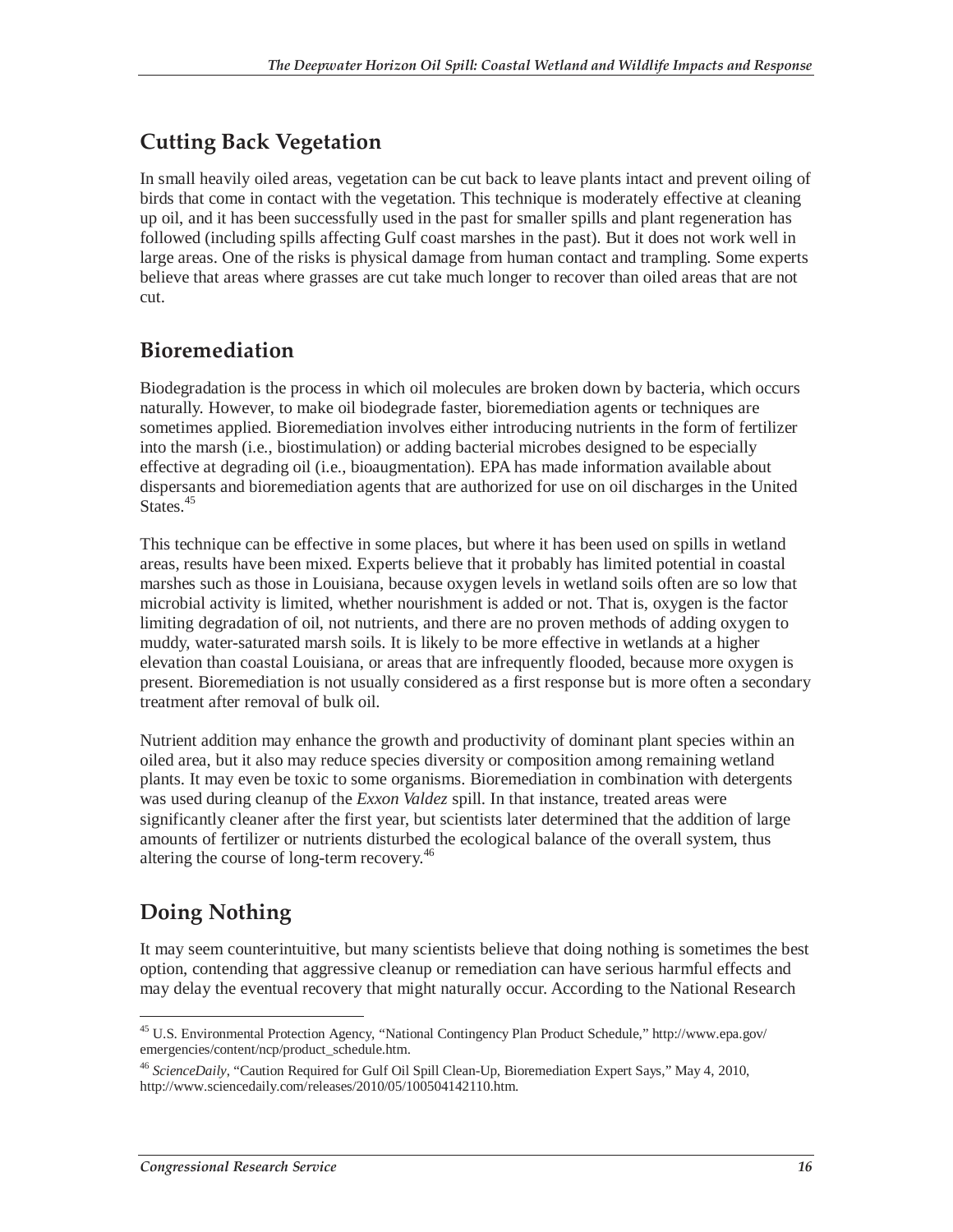Council, there is no consensus on whether it is better to immediately clean up an oiled area that may then take many years to re-establish, or leave it alone to weather naturally and risk uncertain effects over long periods. In many instances, cleanup techniques delay recovery time, due to physical disruption of roots, flushing of soils, lowering the soil surface below levels where aquatic vegetation can re-establish, and activities that mix oil deeper into wetland and marsh  $s$ oils.<sup>47</sup>

On the other hand, if oil is allowed to persist around plants, it kills the existing vegetation and can prevent new shoots from growing when they contact floating oil, which could lead to more wetland erosion. By deciding to do nothing, there are essentially no direct environmental side effects, and it may still be possible to explore alternatives later. But several considerations do apply: when the oil is especially heavy (although that is not the case in the Gulf spill), or if tides are insufficient to move the oil, unassisted or natural recovery may not be completely effective. Also, doing nothing may be more appropriate for a one-time event (such as the *Exxon Valdez* incident) than for a spill in which oil continued to flow for weeks or months, as with the Deepwater Horizon spill. Further, because effectiveness may not be known for months or years, it can be difficult to persuade the public that doing nothing is best.

## **Oil Spill Response: Who Decides What to Do?48**

Several options, including technologies, exist for responding to oil that reaches coastal wetlands, but all have apparent advantages and disadvantages, as previously described. Once the oil moved from the open Gulf waters to shoreline areas, decisions about how to actually respond were made within the overall complex organizational structure that exists in the United States for responding to oil spills.

The federal government's oil spill response framework is found in the National Contingency Plan, which contains the government's procedures for responding to oil spills and hazardous substance releases. The National Oil and Hazardous Substances Pollution Contingency Plan (NCP) was established administratively in 1968, after U.S. policymakers observed the response to a 37 million-gallon oil tanker spill (*Torrey Canyon*) off the coast of England and saw the need for a coordinated approach to cope with potential spills in U.S. waters.<sup> $4\overline{9}$ </sup> Subsequent laws have broadened the NCP, including the Clean Water Act in 1972 (33 U.S.C. 1251 et seq.); the Comprehensive Environmental Response, Compensation, and Liability Act (CERCLA or Superfund, 42 U.S.C. 9601 et seq.) in 1980; and the Oil Pollution Act (OPA, 33 U.S.C. 2701 note) in 1990.

The NCP establishes the National Response System (NRS), which is intended to be a multitiered and coordinated national response strategy. Key components of the NRS include:

<sup>-</sup>47 National Research Council of the National Academies, *Oil in the Sea III, Inputs, Fates, and Effects* (Washington, D.C.: The National Academies Press, 2005), pp. 142, 145.

<sup>48</sup> The following section of this report is based in part on CRS Report R41262, *Deepwater Horizon Oil Spill: Selected Issues for Congress*, coordinated by Curry L. Hagerty and Jonathan L. Ramseur.

<sup>49</sup> See EPA "National Contingency Plan Overview" at http://www.epa.gov/emergencies/content/lawsregs/ncpover.htm.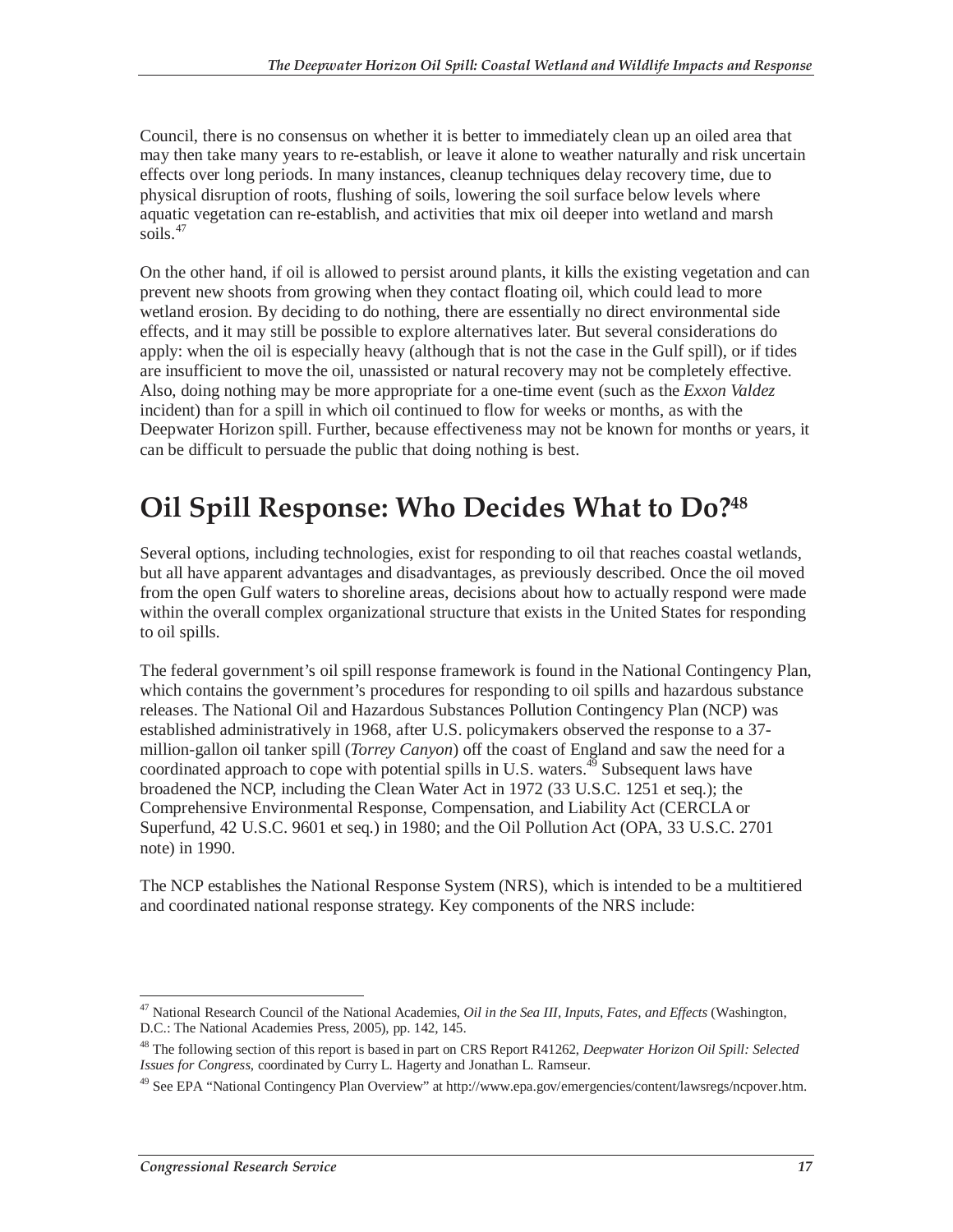- a National Response Team (NRT), composed of representatives from the 15 federal departments and agencies assigned roles in responding to oil spills.<sup>50</sup> The U.S. Coast Guard chairs the NRT when a response is being mounted to a spill in a coastal region.
- Regional Response Teams (RRTs), composed of regional representatives of each NRT member agency, state governments, and local governments. The Coast Guard leads the relevant RRT during responses to oil spills in coastal waters.
- Area Committees (ACs), composed of qualified personnel from federal, state, and local agencies. The primary function of each AC is to prepare an Area Contingency Plan (ACP) for its designated area.
- an On-Scene Coordinator (OSC), who directs the response efforts and coordinates all other efforts at the scene. In general, in coastal areas Coast Guard Captains of the Port serve as OSCs for their particular area, but in the current case, the federal OSC is Rear Adm. Paul Zukunft, who is the Coast Guard's assistant commandant for marine safety, security, and stewardship.

The NCP provisions specific to oil spill response are found in 40 CFR Part 300, Subpart D. As the primary response authority in coastal waters, the Coast Guard OSC has the ultimate authority to ensure that an oil spill is effectively removed and actions are taken to prevent further discharge from the source. The OSC is broadly empowered to direct and coordinate all response and recovery activities of federal, state, local, and private entities (including the responsible party), drawing on resources available through the appropriate ACPs and RRTs.

To manage response operations for the Deepwater Horizon spill, the federal government established a Unified Command structure, led by a National Incident Commander (Coast Guard Admiral Thad Allen in the current case), to link the organizations responding to the incident and provide a forum for those organizations to make consensus decisions.

Although the OSC must consult with designated trustees of natural resources regarding damages<sup>51</sup> and with the governor(s) of the state(s) affected by the spill, the OSC has the authority and responsibility to determine when removal (i.e., cleanup) is complete.

As oil from the Deepwater Horizon spill reached the shores of several Gulf coast states, the entities charged with responding to the spill began to focus on cleanup of coastal marshes and wetlands, particularly on considerations related to the several possible cleanup techniques discussed in this report. In early June, representatives of several federal agencies that are part of the NRT, plus emergency response and local technical experts, held a workshop to develop a response plan for marshes and other nearshore and shoreline areas affected by the oil spill. The

<sup>-</sup><sup>50</sup> For a list of member agencies, see http://www.nrt.org/production/NRT/NRTWeb.nsf/MADispForm?Openform.

<sup>&</sup>lt;sup>51</sup> Natural resource damages refer to the environmental impacts caused by an oil spill that result in an actual adverse effect on the resource (e.g., animals, plants, and their habitats) or on the services provided by that resource to the public (e.g., drinking water, recreation). When a spill occurs, natural resource trustees conduct a natural resource damage assessment to determine the extent of injury, and the party responsible for the spill is liable for the damages. In the Deepwater Horizon case, the natural resource trustees include NOAA, FWS, the National Park Service, state trustees from Louisiana, Mississippi, Alabama and Florida, tribal trustees, and BP. See

http://www.response.restoration.noaa.gov/book\_shelf/1959\_deepwater-Horizon-NRDA-ORR-web-5-7-10.pdf. For more on the Natural Resource Damage Assessment process, see CRS Report R41396, *The 2010 Oil Spill: Natural Resource Damage Assessment Under the Oil Pollution Act*, by Kristina Alexander.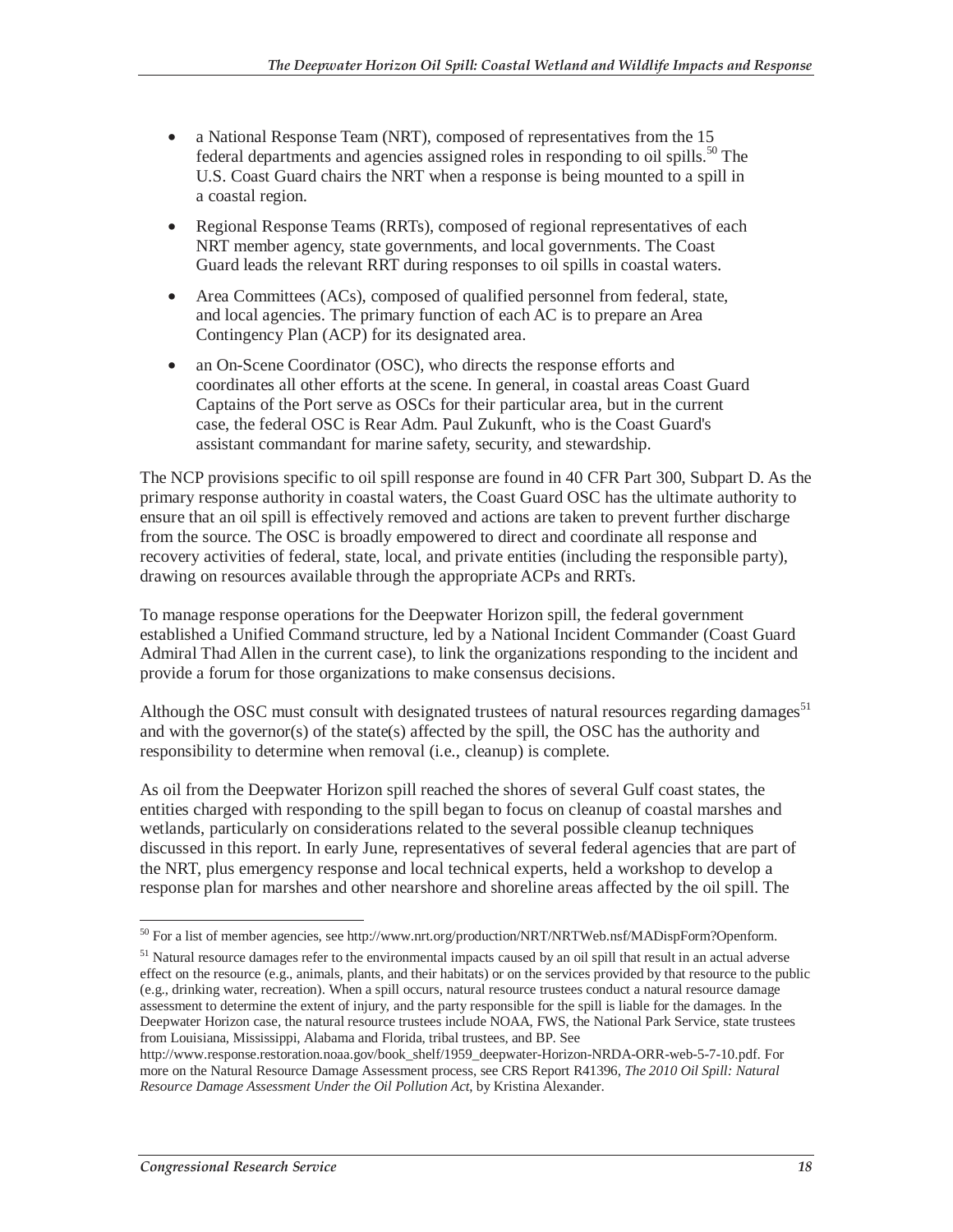resulting plan identified current cleanup methods and strategies along with their advantages and disadvantages, depending on the level of oiling of marshes, and included a table showing potential activities that could be considered by the Incident Commander (Admiral Allen).

As to which methods are actually to be utilized, the response plan stated, "The selection of any cleanup strategy will be determined on a case-by-case basis in consultation with appropriate natural resource experts and trustees. Clean up operations will be conducted by the responsible party and overseen by the Federal, State and Tribal Agencies with authority."<sup>52</sup>

However, while the oil was still flowing, very little cleanup actually was occurring, at least near or on the shore, since recontamination could occur readily. Rather, under the National Incident Command structure, Shoreline Cleanup Assessment Teams (SCATs) undertook comprehensive surveys and collected information on oil once it reached shore.<sup>53</sup> Information that the assessment teams reported daily—and continue to report even after oil from the well stopped flowing—is processed by the Incident Command Center as part of broader planning and priority-setting to guide operations. Shorelines have been resurveyed multiple times, as oiling conditions changed, and some cleanup recommendations likely changed as a result. Until oil stopped flowing in mid-July, shoreline cleanup was limited to triage—removing bulk amounts of oil from beaches and, in some cases, heavily oiled marshes—but even these areas were not being thoroughly cleaned. Methods being used in the marshes were primarily flushing and sorbents (i.e., absorbent booms). Given the high environmental sensitivity of marshes and wetlands and the potential for re-oiling until the leaking undersea well was capped, the initial choice was to do as little as possible that could be more harmful to the ecosystem.<sup>54</sup>

With the flow of oil from the well apparently stopped, and the emergency phase of the spill response over, more comprehensive cleanup continues. The biology of an area or type of use will determine the desired cleanup endpoint. That could mean, for example, zero tolerance for oil on a high-amenity recreational beach and nearly the same for a marsh. A number of questions can be anticipated to arise during this process.

- What is meant by "case-by-case" determination of cleanup strategy, in the NRT response plan? That is, what factors (physical, biological, legal), would result in different methods being used at some sites? Would this decision include scientific controls to decide what methods are most effective?
- What kind of training is being provided to persons who are actually involved in cleanup? While many persons are reportedly being trained and used for cleanup of less complex areas, such as beaches, different preparation may be required for those who will perform cleanup work in sensitive marshes and wetlands.

 $\overline{a}$ 

<sup>&</sup>lt;sup>52</sup> U.S. National Response Team, "Oil Spill Response Strategies for Coastal Marshes during the Deepwater Horizon MC252 Spill," June 15, 2010, http://www.nrt.org/Production/NRT/NRTWeb.nsf/AllAttachmentsByTitle/SA-1061NRT\_Marsh\_Cleanup\_Options\_DWH.06032010.pdf/\$File/NRT\_marsh\_cleanup\_overview\_6- 15.pdf?OpenElement.

<sup>&</sup>lt;sup>53</sup> The teams generally consisted of four persons, representing the federal government (usually NOAA, sometimes FWS), the affected state, and the responsible party. They often were accompanied by a contract archaeologist who could identify historic sites or structures to be avoided during cleanup, such as civil war artifacts or Indian mounds. The responsible party provided logistics (e.g., helicopters and boats).

<sup>54</sup> Douglas Helton, Incident Operations Coordinator, Office of Response and Restoration, National Oceanic and Atmospheric Administration, U.S. Department of Commerce, personal communication, June 24, 2010.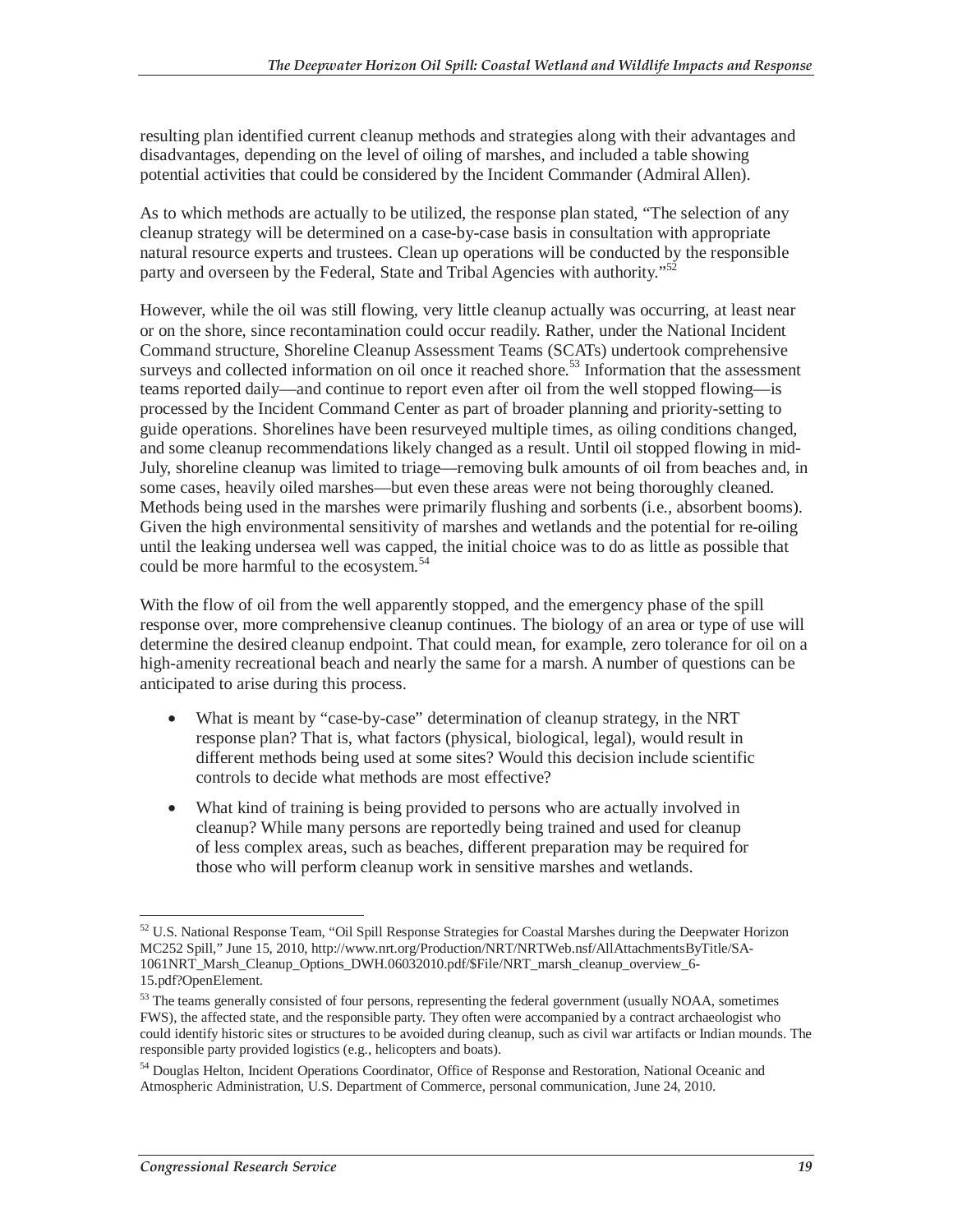• The NRT response plan necessarily is focused on removal of oil, which likely will continue for some time. But even in the early stages, there have been opportunities for scientific evaluation arising from these events. How are the needs to improve scientific understanding of the impacts of the oil spill and response activities being considered during cleanup?

### **Who Decides About Wildlife?**

The process of cleaning an individual animal may take a week or more: collecting and transporting the animal; rest and/or feeding and hydration to allow the animal to withstand the stress of the cleaning or rehabilitation process; cleaning and treatment; drying; further feeding and blood tests, and rest; transport to a release site; and release, often at a very distant location.<sup>55</sup> As with many wildlife questions, data are better for birds than for many other species.

Cleanup of wildlife is controversial, in terms of both the benefits to individual animals and the question of the cleanup's relevance to the status of the species. The issue is, if only a small fraction can be saved, and if the food sources, breeding sites, and resting places are damaged or destroyed, how useful is it to clean a small fraction and release the animals to an environment where they may become recontaminated? Even if one focuses on the individual birds rather than the species, some scientists argue that the life expectancy of a bird that has been cleaned and released remains low, and its chances of breeding are poor, although some groups, such as gulls, fare better than other groups. $56$ 

There may be no definitive answer to such questions, other than the human need to do something that might help, plus the expectation that at least some fraction of the cleaned animals will survive at least somewhat longer. To those who hold this view, the rescue of oiled animals is not amenable to a simple cost-benefit analysis. It may be no coincidence that much of the rescue of oiled animals is done by dedicated corps of volunteers.

## **Cleanup and Recovery Issues: The Long Term**

Once the oil is removed or cleaned up to the extent possible, recovery of the ecosystem can begin. Recovery can occur within a growing season or require years to decades, based on factors such as those listed previously that influence the severity of impacts (e.g., the type and quantity of oil, and season and prevailing weather). Documented recovery of oiled marshes is more rapid in the warmer environment of the Gulf than in colder climates, but it still ranges from weeks to decades.57 Lessons from the *Exxon Valdez* spill may be useful in the BP oil spill for both the biological response and for management of scientific information.

<sup>-</sup><sup>55</sup> For a graphic description of this process, see http://www.washingtonpost.com/wp-srv/special/nation/one-birdsodyssey/?sid=ST2010061502171.

<sup>56 &</sup>quot;Should Oiled Birds Be Cleaned?" by Nell Greenfieldboyce, National Public Radio, June 14, 2010. Available at http://www.npr.org/templates/story/story.php?storyId=127749940.

<sup>57</sup> National Research Council of the National Academies, *Oil in the Sea III, Inputs, Fates, and Effects* (Washington, D.C.: The National Academies Press, 2005), pp. 145-146.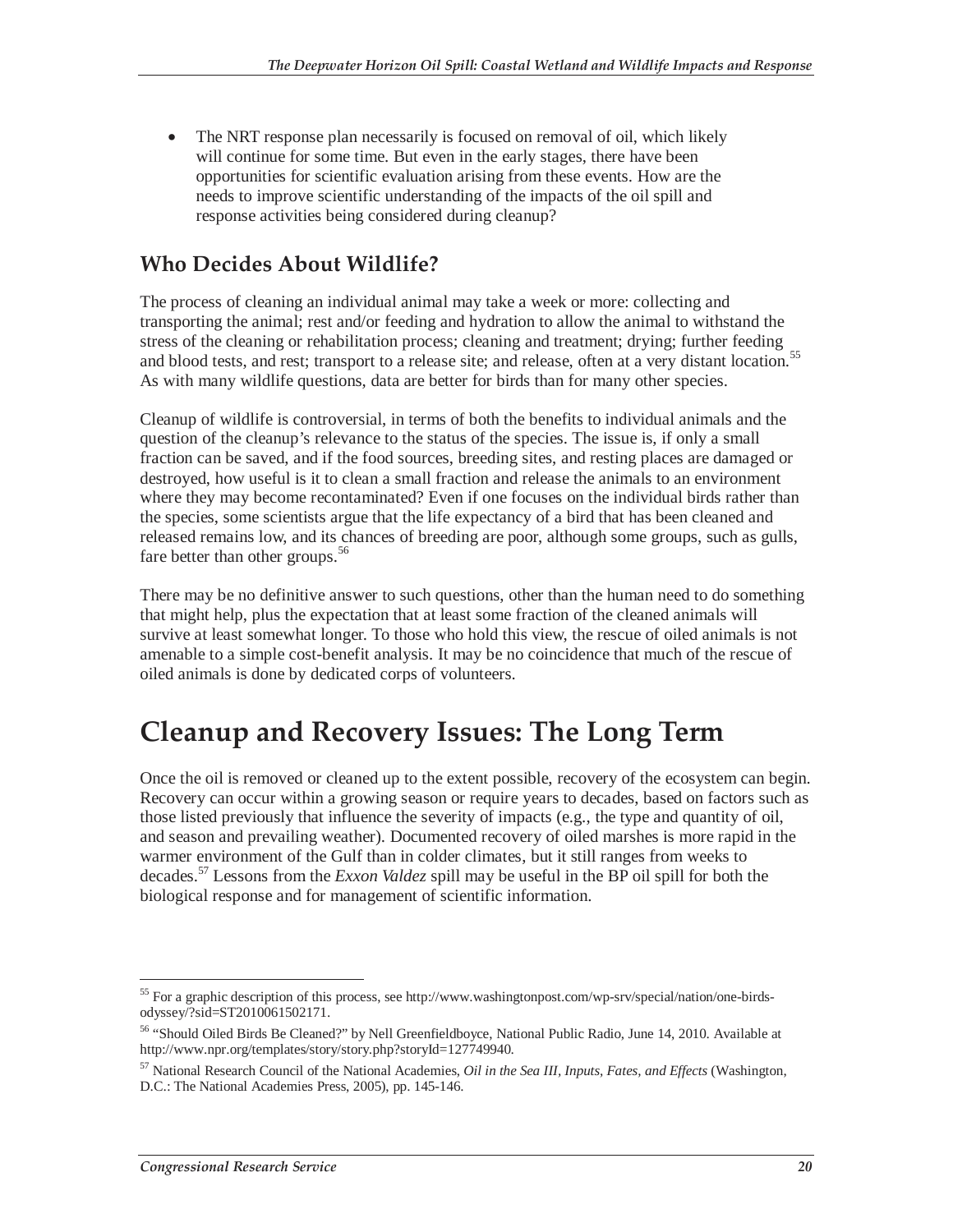### **Lessons from the** *Exxon Valdez*

The *Exxon Valdez* spill in 1989 had well-known short-term effects, but its long-term effects are less well known. While the markedly different conditions (a single event with short-term oil release; much colder climate; preponderance of rocky shores over marshes, beaches, and mudflats; lower human population; fewer long-established natural oil seeps and therefore fewer native microbes capable of digesting oil; less disturbed baseline ecosystem, etc.) mean that many lessons do not transfer well, there are two lessons particularly worth noting as Gulf onshore cleanup plans develop.

First, short-term remediation actually delayed recovery in some habitats. For example, while rocky shores cleaned with high-pressure hoses or hot water became suitable for the hauling out of seals or sea otters, other aspects of recovery were negatively affected: microbial populations that might have digested oil were destroyed.58 At these sites, the recovery process for intertidal species (barnacles, crabs, limpets, etc.) proceeded more slowly than in untreated areas in which some oil weathered and some sank into the rocks, sand, or gravel.<sup>59</sup>

Second, before the spill in Prince William Sound (PWS), the paradigm for oil spills had been that a spill's effects were primarily acute, rather than long-term. But in the intervening 21 years, studies have shown that some effects can endure for decades, and that some species recover much more slowly than others. Research did not continue indefinitely after the spill, though some responses were studied for longer than others. The following list gives a sample of the conclusions of a scientific review of the published information on ecosystem responses in the years after the spill:

- While about 2% of the oil mass remained on PWS intertidal beaches after 3.5 years, the rate of decay of this oil dropped markedly in subsequent years because it became sequestered from wave action, sunlight, and oxygen—all of which tend to promote degradation of the oil, as previously described. About 14% of the oil that contaminated PWS tidal areas in 1992 was still present in 2001.
- Where mussels anchored themselves to these rocky shorelines, the subsurface oil contaminated the mussels and provided a route into the food chain.
- In the mouths of rivers, oil in the substrate killed pink salmon embryos at least as late as 1993 (the most recent year available to the reviewers).
- Sea otter populations recovered at the rate of 4% per year, short of the expected 10% per year. By 2000, sea otter populations remained at about half the estimated pre-spill population in one heavily contaminated area. Effects included an abnormally high mortality in animals born after the spill.
- Some birds, such as harlequin ducks, showed higher mortality rates than normal for more than a decade. This species feeds heavily on invertebrates in lower tidal areas. Another sea duck, Barrow's goldeneye, also showed chronic exposure for at least a decade. This species also forages in the nearshore environment.

<sup>-</sup><sup>58</sup> Katherine Unger, "Comparing Deepwater Horizon to Exxon Valdez," The Wildlife Society. Available at http://joomla.wildlife.org/index.php?option=com\_content&task=view&id=689&Itemid=321.

<sup>59</sup> For example, see effects of such cleaning at Kenai Fjords National Park, available at http://www.nps.gov/kefj/ naturescience/upload/KEFJ\_EVOS\_1989-2009\_qa.pdf.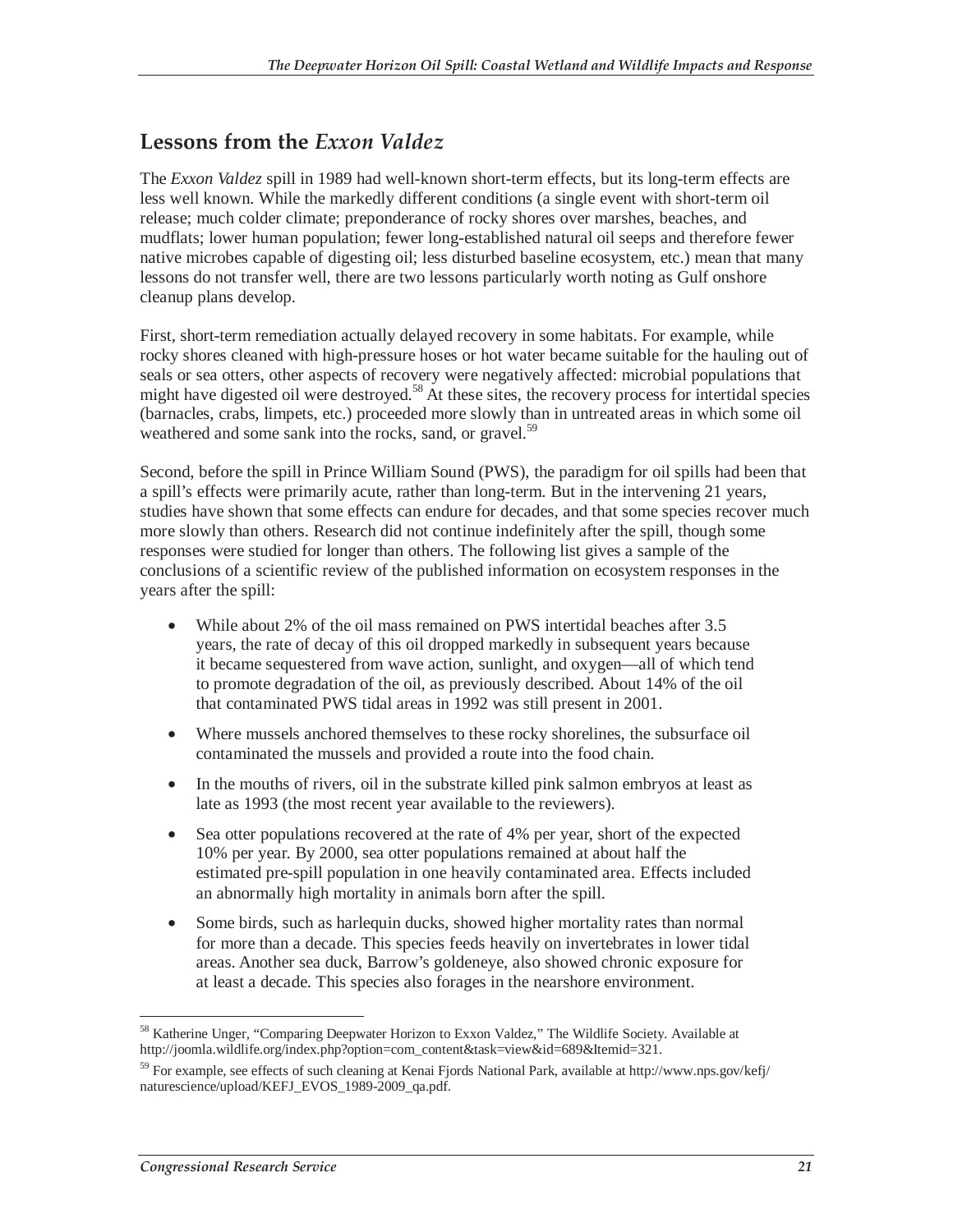- Sublethal effects occurred in other species. For example, black oystercatchers (a bird that forages on rocky shores) had less breeding and smaller eggs for at least three years.
- Among social species, such as killer whales, loss of key individuals can affect large numbers of animals: when adult females in this matriarchal species died after the *Exxon Valdez* spill, the social disruption apparently led to suppressed reproduction, and likely to the later disintegration of a pod of whales.<sup>6</sup>

While most of the species mentioned above are not found in the Gulf, in both the Gulf and PWS, there exists the opportunity for hydrocarbons to become lodged in various substrates, to be absorbed by various species that are eaten by other species, and to inhibit the growth or reproduction of still others. It remains to be seen how different the biological response in the Gulf will be, but the *Exxon Valdez* spill suggests that long-term impacts are highly likely, even if their specific nature will be difficult to predict.

Moreover, the resulting effects of the *Exxon Valdez* spill could be compared scientifically to the effects of the BP spill in new research. The diverse habitats, wildlife, microbes, shoreline structures, etc., could provide insight on how to handle future spills in still more environments, as oil development moves into more challenging areas.

## **Science and Litigation**

Free and open access to scientific information concerning oil spills is not a given. In the Gulf, many lawsuits have been filed already and more can be expected. In the past, litigation strategies have driven parties in lawsuits to direct government or corporate scientists to withhold data in order to prevent opponents in court from having an advantage as litigation progressed. After the *Exxon Valdez* spill, the Alaska attorney general:

issued a series of memos to state scientists ordering them to keep their data on the spill under wraps. His motivation, [he] said, was to prevent Exxon from gaining the upper hand in the litigation that was shaping up from the moment the *Valdez* ran aground.... The gag has been particularly effective in muzzling the most contentious data—that relating to environmental damage....

Indeed, far too little data has been made public for the response experts to come to a unanimous opinion of the best strategies for cleanup. In some cases, the response specialists have not been allowed to see the state's damage assessment results....<sup>61</sup>

In the wake of that spill, contractors working for Exxon were allowed to release results of studies that concluded that the spill had not had, and would not have, adverse effects on plants and animals in PWS. Alaska's scientists could not provide timely contrary information.<sup>62</sup> At the same time, other Exxon researchers were not allowed to present their research on the spill's effects, due to the possibility of harming Exxon's defense. $63$ 

 $\overline{a}$ <sup>60</sup> Charles H. Peterson, Stanley D. Rice, and Jeffrey W. Short, et al., "Long-term Ecosystem Response to the Exxon Valdez Oil Spill," *Science*, vol. 302 (December 19, 2003), pp. 2082-2086. 61 Lisa Busch, "Science Under Wraps in Prince William Sound," *Science*, vol. 252 (May 10, 1991), pp. 272-273.

 $62$  Ibid.

<sup>63</sup> Stephanie Pain, "Exxon Gags Sound Researchers," *New Scientist*, no. 1860 (February 13, 1993).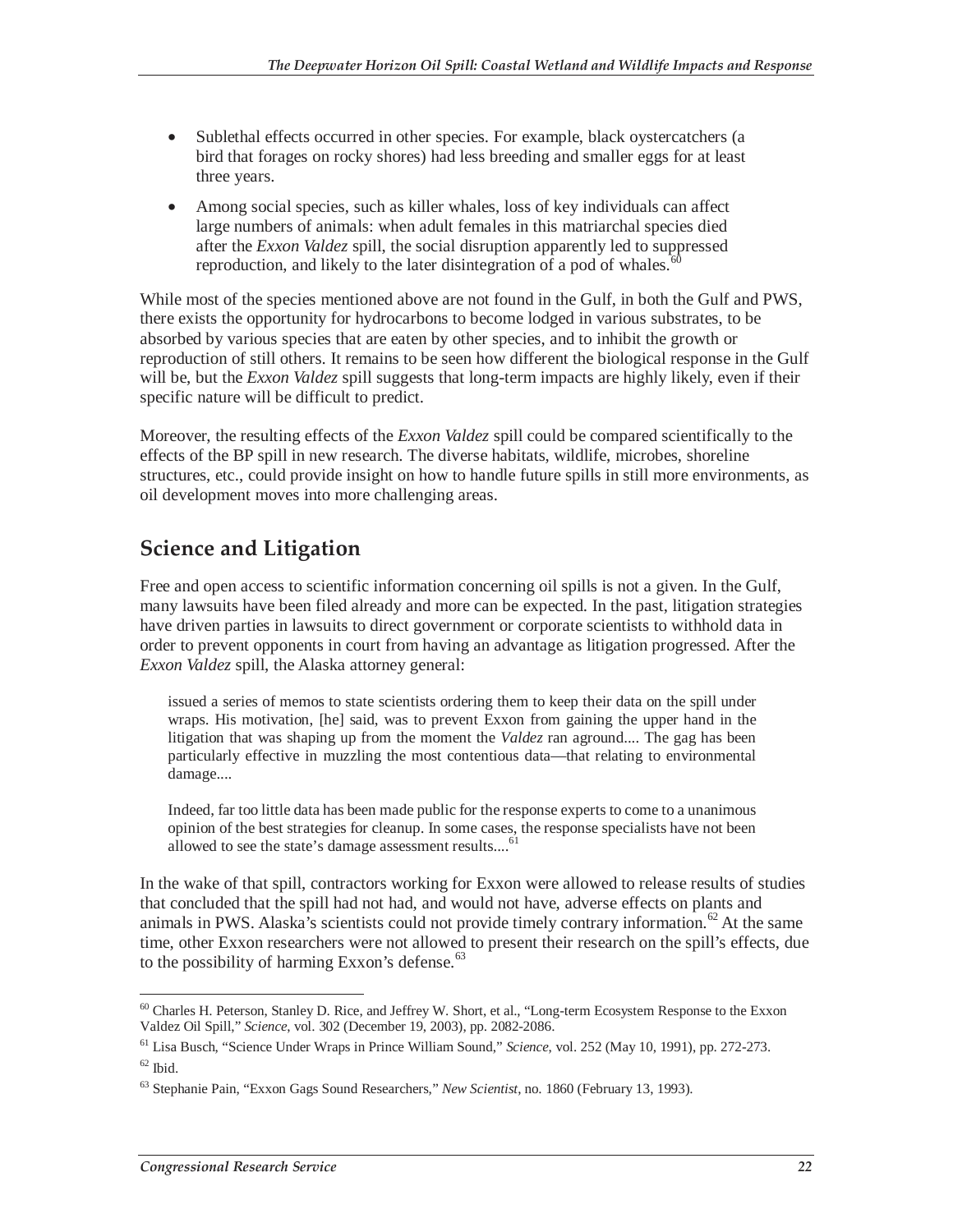The tension between disclosure of scientific research and litigation strategy has already begun in the Gulf, with independent scientists complaining that, unless they are employed by BP, or by the federal or state governments, they are not allowed access to coastal areas in a manner that would permit independent research.<sup>64</sup> In addition, various organizations, including the National Wildlife Federation and the American Association of University Professors, voiced concern that BP asked a number of scientists in the region to do research on the spill, and to sign confidentiality agreements lasting three or more years as a condition of doing so.<sup>65</sup>

Confidentiality agreements have been signed by many federal employees, contractors, subcontractors, or other persons hired in connection with the employee's work on the spill. The terms of the Department of the Interior (DOI) version of these two-page agreements include these provisions:

All documents, information or other work developed by me in connection with this matter are privileged and confidential. I shall not reveal any of these documents, information or other work to any person, other than employees, subcontractors, or persons that I hire to assist me in connection with my work on this matter, without prior written approval of the office of the Solicitor, United States Department of the Interior....

Unless prior written approval of the Office of the Solicitor, United States Department of the Interior is obtained, the undersigned shall not engage in publication or public discussion of confidential material, information, documents, or work product in any forum, scientific, technical or otherwise, prior to the completion of a natural resource damages assessment and final resolution of any and all administrative or judicial actions related to this matter.<sup>66</sup>

In one respect, the agreement differs from the agreements reportedly signed by BP contractors: federal agreements have (or had) no specific time limits. Release is contingent upon final resolution of relevant administrative and judicial actions. If another spill were to occur in the Gulf or elsewhere, parties to a later spill would have no clear way of knowing whether research on the effects of the BP spill would be useful in forming a response, unless a federal employee were aware of the research and attempted to clear it with the DOI Solicitor for use in responding to the later spill. At the same time, high ranking federal officials claim to be unaware of restrictions on independent researchers or on their access to study sites, unless the researcher wishes to participate in NRDA formally.<sup>67</sup>

When the scientific community voiced its concerns about such requirements, BP reportedly changed its policies.<sup>68</sup> In addition, it committed \$500 million for a fund (Gulf Research Initiative,

-

<sup>64</sup> For example, see Linda Hooper-Bui, "Opinion: The oil's stain on science," *The Scientist*, vol. On-line edition (August 5, 2010). Available at http://www.the-scientist.com/news/print/57610/. Hereafter referred to as "Opinion: the oil's stain on science."

<sup>65</sup> Mark Tran, "BP denies 'buying silence' of oil spill scientists," *The Guardian*, July 23, 2010, http://www.guardian.co.uk/environment/2010/jul/23/bp-oil-spill-scientists-silence/print. For text of letter to Attorney General Eric Holder from the National Wildlife Federation and others, see http://www.nwf.org/News-and-Magazines/Media-Center/Resources-for-the-Press/~/media/PDFs/Wildlife/Oil-Spill-Transparency-Letter.ashx.

<sup>66</sup> Dept. of the Interior. *Confidentiality Agreement, Mississippi Canyon 252 Oil Spill*. Undated. Copy available from author.

 $67$  See "Opinion: the oil's stain on science" (cited above), Editor's note, citing Pete Tuttle, FWS environmental contaminant specialist, and Dept. of the Interior NRDA coordinator.

<sup>68</sup> Lauren Schenkman, "After Outcry, Oil Data Inches Into the Open," *Science*, vol. 329 (August 20, 2010), pp. 888- 889. Available at http://www.sciencemag.org/cgi/reprint/329/5994/888-a.pdf. (Hereafter cited as "After Outcry.")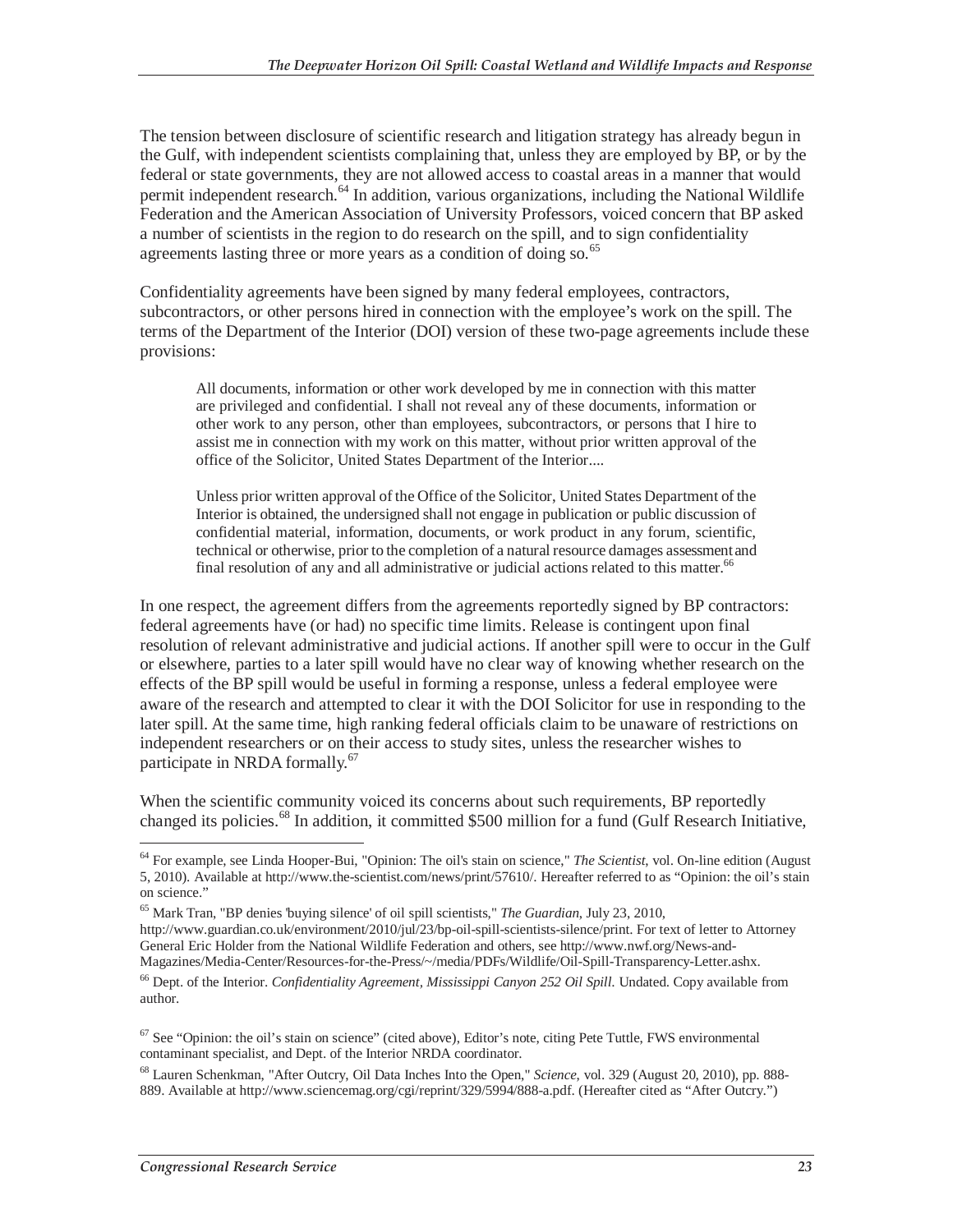or GRI) for competitive grants for scientific research. According to a BP press release "All GRIfunded research will be independent of BP, and the results will be published in peer-reviewed scientific journals with no requirement for BP approval."<sup>69</sup> NOAA is also reported to have relaxed its restrictions on scientific publication.<sup>70</sup>

It appears that the state of scientific research, access to study sites, and rules for publication are in flux. There was clearly no default setting for science research among federal agencies or independent scientists at the start of the oil spill, although there is some indication of greater freedom to do independent research. A general policy for determining what science can be done, and what access researchers may have, particularly during the critical immediate response to crisis, may benefit responders to future crises. The Gulf oil spill might also produce broader agreement on when and how research resulting from a disaster may become generally available.

## **Conclusion**

The long-term impacts from the Deepwater Horizon release on the environment will be investigated for some time, probably many years. There are unanswered questions about the amount of oil still remaining in the Gulf, how the oil will degrade in the environment, what mitigation actions will be taken, and what immediate and long-term damaging effects might result from those actions.

Oil has the potential to endure in the environment long after a spill. In coastal marshes, oil may be pushed or may seep into bottom sediments and may persist for a long period of time, having potential to be re-suspended by waves or storm events, and remaining a threat to wetlands and wildlife.

The costs of the oil spill in damages to wildlife and wetland resources—killed or injured animals, contaminated or destroyed vegetation and habitat—cannot be measured at this point. Likewise, the financial costs of response and recovery will be unknown for years. Those financial costs will include public and private response activities, fines and penalties, and third party claims. They also will include natural resource damage settlements. In the current case, natural resource damages and assessment costs—including those for determining the extent of impacts, restoring injured resources to baseline, and compensating for interim losses—are likely to be substantial in absolute terms, but still could be small compared with response costs and third party claims.<sup>71</sup>

 $\overline{a}$ 69 See http://www.bp.com/genericarticle.do?categoryId=2012968&contentId=7065262, viewed Sept. 30, 2010. Access to BP research funded outside of GRI was not covered in the press release.

 $70$  See "After Outcry," cited above. CRS was able to find no indications that standards for disclosure of scientific information have been modified for employees in DOI agencies.

<sup>71</sup> Douglas Helton and Tony Penn, "Putting Response and Natural Resource Damage Costs in Perspective," *1999 International Oil Spill Conference*, no. #114, http://www.iosc.org/papers/01767.pdf. The authors examined cost data on 48 U.S. spill incidents between 1984 and 1997 and found that, overall, response costs were the largest category. However, in the case of the *Exxon Valdez* spill, approximately 30% of the total known costs (which exceed \$9 billion, according to the authors) were response costs, and 60% were third party claims. Natural resource damage and assessment costs comprised 10% of the known costs. For an overview of natural resource damage assessment laws and policies, see CRS Report R41262, *Deepwater Horizon Oil Spill: Selected Issues for Congress*, coordinated by Curry L. Hagerty and Jonathan L. Ramseur.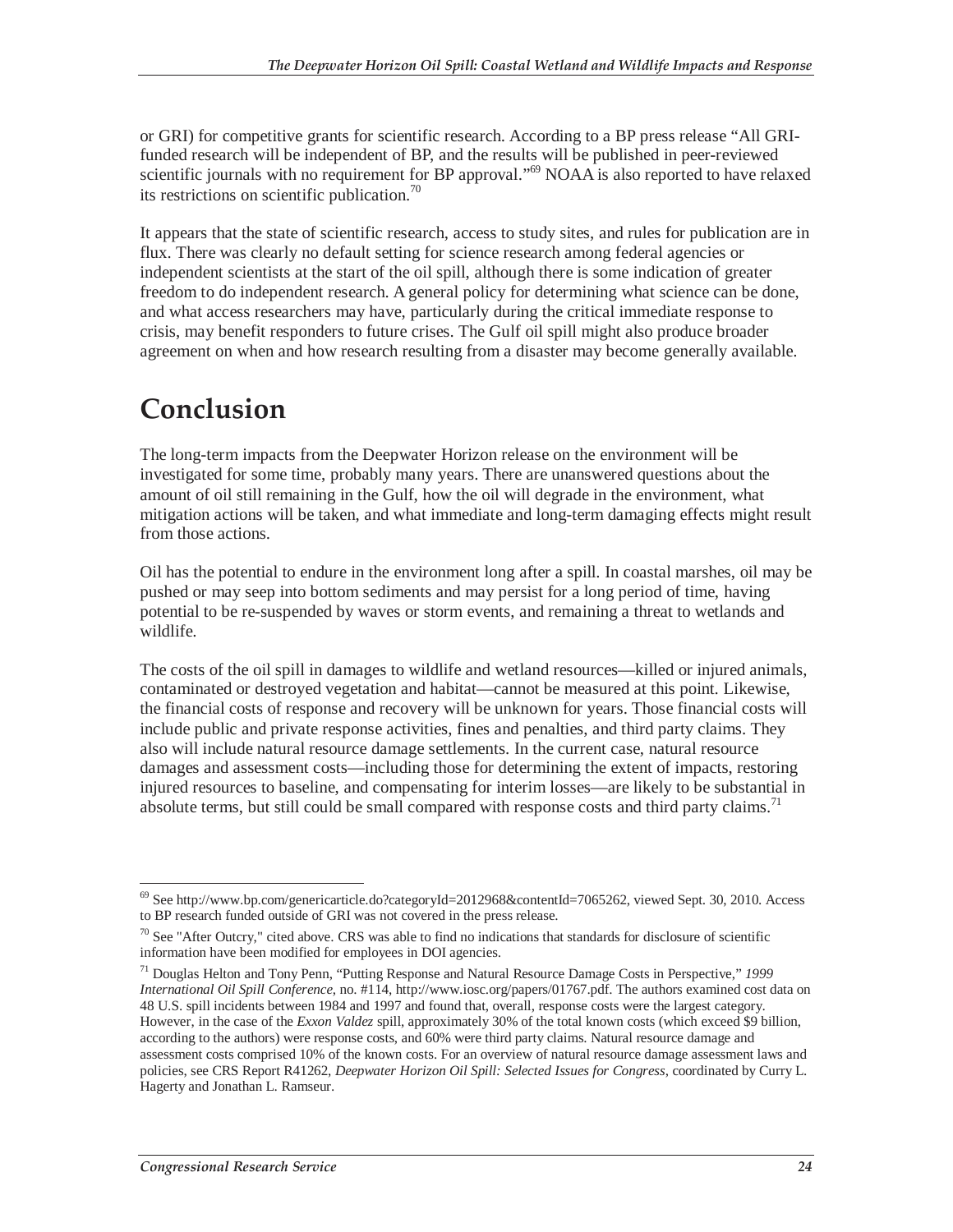Although events are still at a relatively early stage, a number of questions arise. When will recovery be complete, and how do we define success, or completion? What is an acceptable level of habitat recovery? NOAA regulations (15 C.F.R. § 990.30) state that recovery "means the return of injured natural resources and services to baseline"—in other words, a return to conditions as they would have been had the spill not occurred. But what this means in actual terms is open to considerable debate. A conventional definition of recovery is probably "return to the way things were before the spill." Unfortunately, this benchmark is vague and hard to quantify. Change is particularly characteristic of coastal areas, which are already subject to significant annual losses in the Gulf coast area. In the case of Prince William Sound, for example, it is difficult to apply this standard of recovery because there is little information about "the way things were" before that spill. Multiple variables affect local species and ecosystem services. Similarly, one species at a spill site could have been on the decline at the time of an incident, because of changing water temperatures or other factors. Even in the absence of a major disturbance like an oil spill and cleanup, ecosystems are constantly in transition, and the physical and biological conditions that once characterized any given site are likely to shift considerably over time.<sup>72</sup>

With so many unknowns, predicting the long-term future of the wealth of natural resources in the Gulf could be foolhardy. Even so, observations from the *Exxon Valdez* spill and other spills offer some insight. First, there will likely be significant long-term effects, and the impacts will not be evenly distributed. Some areas and species will require more time than others. Moreover, the stresses of these effects are an add-on to wetlands that are already disappearing due to subsidence, global sea level rise, and other factors. If a wetland area simply disappears as a result of some combination of these factors, no recovery can occur, regardless of remediation. The Gulf's wildlife was already under stress from these same factors. The spill seems likely to exacerbate existing trends, although in ways that are hard to predict.

Second, litigation has been a driver of post-spill action in the past, and multiple lawsuits have already been filed in response to the Deepwater Horizon event. If the *Exxon Valdez* experience is an indicator, the timely sharing of data among scientists appears likely to suffer. Some information could be temporarily or indefinitely concealed, possibly to the detriment of recovery of various resources. Since much is unknown about coastal wetlands and their inhabitants, the withholding of data could be a handicap to recovery.

Third, the spill did provide at least one benefit that might not have occurred otherwise. Federal employees from many agencies have reported for weeks of duty, sometimes as volunteers, to use their expertise in responding to the spill.<sup>73</sup> They, and a large number of state and local employees, as well as volunteers, now have experience in responding to a disaster of this magnitude. As a result, a large number of government employees and others have had training in the Incident Command system; this training could be useful in future disasters of any nature.<sup>74</sup>

http://response.restoration.noaa.gov/topic\_subtopic\_entry.php?RECORD\_KEY%28entry\_subtopic\_topic%29= entry\_id,subtopic\_id,topic\_id&entry\_id%28entry\_subtopic\_topic%29=258&

subtopic\_id%28entry\_subtopic\_topic%29=13&topic\_id%28entry\_subtopic\_topic%29=1.

 $\overline{a}$ <sup>72</sup> U.S. Department of Commerce, National Oceanic and Atmospheric Administration, Office of Response and Restoration, "Has Prince William Sound Recovered From the Spill?," June 2, 2005,

<sup>&</sup>lt;sup>73</sup> For FWS employees, for example, see "Service Stories: Tight quarters and a 4:30 a.m. wakeup call on a 'flotel' for oil spill responders," available at http://www.fws.gov/home/dhoilspill/index.html.

 $74$  See "Oil Spill Response: Who Decides What to Do?", above.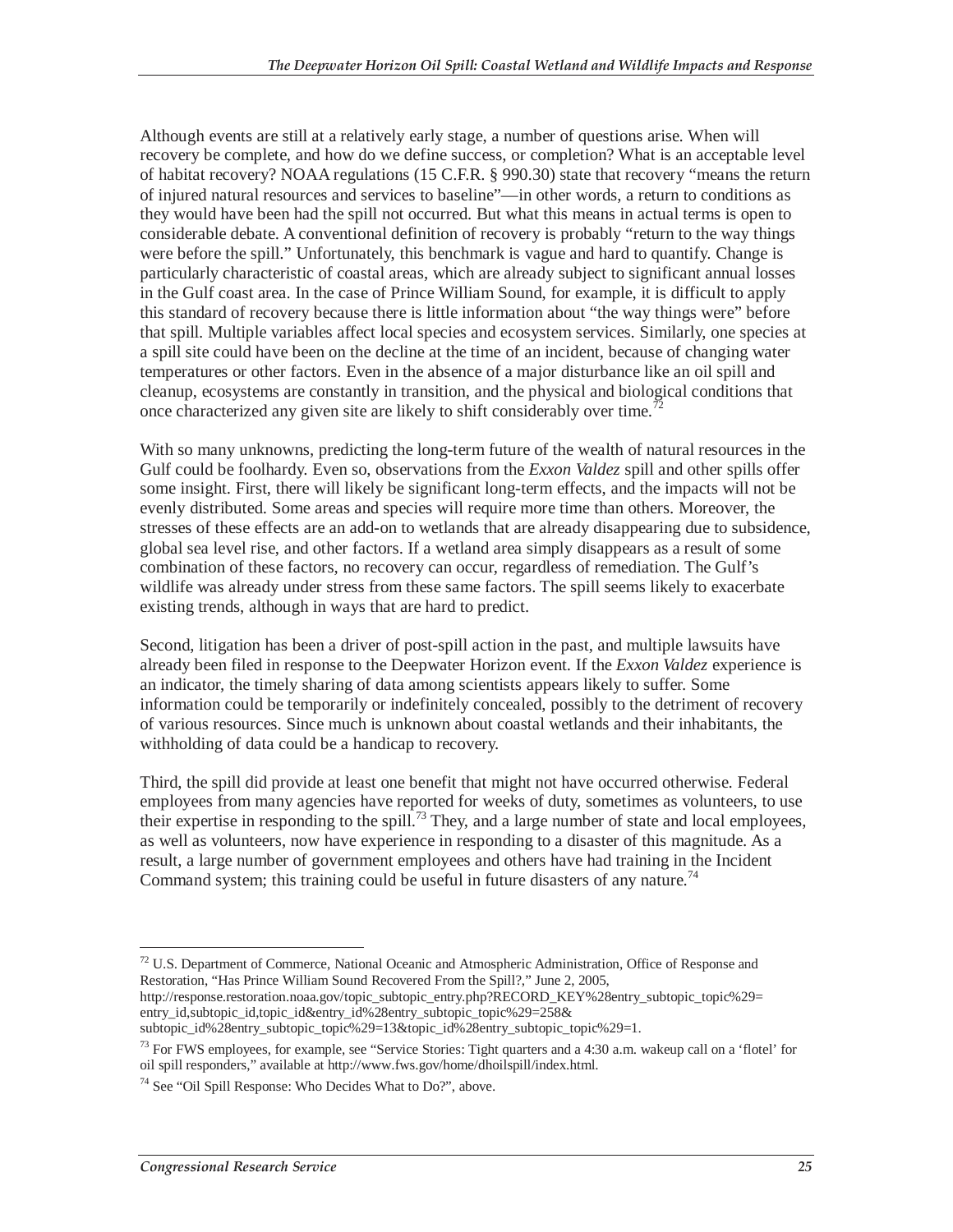When immediate response to the spill and recovery (however it is defined) are complete, attention will likely turn to restoration. At that point, another question that will arise is, what does restoration mean? In June, President Obama committed the federal government to a long-term plan of Gulf coast environmental restoration. The White House said that a federal interagency task force, led by Navy Secretary Ray Mabus, will develop a plan with the goal of making the Gulf better than it was before April 20 (or, better than the baseline condition called for in NOAA's regulations that define recovery). When that plan emerges, it will represent the most recent such proposal, adding to numerous other plans and projects that have been proposed to rebuild coastal areas that have experienced decades of adverse effects from erosion, storms, and development, especially in Louisiana's wetlands. Some of those earlier plans were endorsed by Congress,<sup>75</sup> and some of them are underway now, but critics observe that there has been little action to date for reasons that include costs, complexity, and ecological and institutional challenges. Of great interest will be how existing and new plans and proposals will be coordinated, how current shortterm responses to the oil spill may affect long-term restoration,<sup>76</sup> and how barriers that have stalled previous efforts can be overcome.

During the immediate response to the spill, Congress has provided substantial oversight of efforts to contain and mitigate the oil and its impacts. Congress also is considering policy and legislative changes to prevent such events in the future.<sup>77</sup> In the longer term, Congress is likely to be influential in guiding the environmental restoration plan for the Gulf coast that the President has pledged to pursue. During the immediate response to the oil spill, two key questions have been, who is responsible for cleanup, and who pays.<sup>78</sup> Similar questions will arise in relation to longerterm restoration, especially questions of who will pay for restoration and what the federal role will be.

-

<sup>&</sup>lt;sup>75</sup> For example, the Coastal Wetlands Planning, Protection and Restoration Act of 1990, also known as the Breaux Act, provided funding to carry out coastal wetland restoration projects in Louisiana and other states. Similarly, the 2006 Gulf of Mexico Energy Security Act provided revenues from offshore oil and gas activities for wetland restoration and other activities in states bordering the Gulf.

<sup>&</sup>lt;sup>76</sup> For example, in May the federal government granted a portion of Louisiana's request to dredge sand and other material to build berm structures offshore of existing barrier islands in order to reduce inland movement of oil. The state had sought permission to build 128 miles of barrier berms; the government authorized 45 miles of structures. As described in CRS Report R41262, *Deepwater Horizon Oil Spill: Selected Issues for Congress*, coordinated by Curry L. Hagerty and Jonathan L. Ramseur, this proposal has been controversial. For example, in commenting on the state's request, NOAA, EPA and other federal agencies raised a number of concerns, including that the project could deplete finite Louisiana sand resources, thus affecting future high-priority barrier island restoration projects and largely negating two decades' of planning efforts. See "NOAA Considerations on Louisiana Proposal for Barrier island Restoration Plan" in U.S. Army Corps of Engineers, "Corps decision on state's emergency permit request," May 27, 2010, http://155.76.147.200/news/Emergency%20Permit%20Documents%20Compressed%20FINAL.pdf, p. 11.

<sup>77</sup> For information on congressional and legislative activity, see CRS Report R41407, *Deepwater Horizon Oil Spill: Highlighted Actions and Issues* , by Curry L. Hagerty and Jonathan L. Ramseur.

<sup>78</sup> For general discussion of these questions, see CRS Report R41262, *Deepwater Horizon Oil Spill: Selected Issues for Congress*, coordinated by Curry L. Hagerty and Jonathan L. Ramseur.